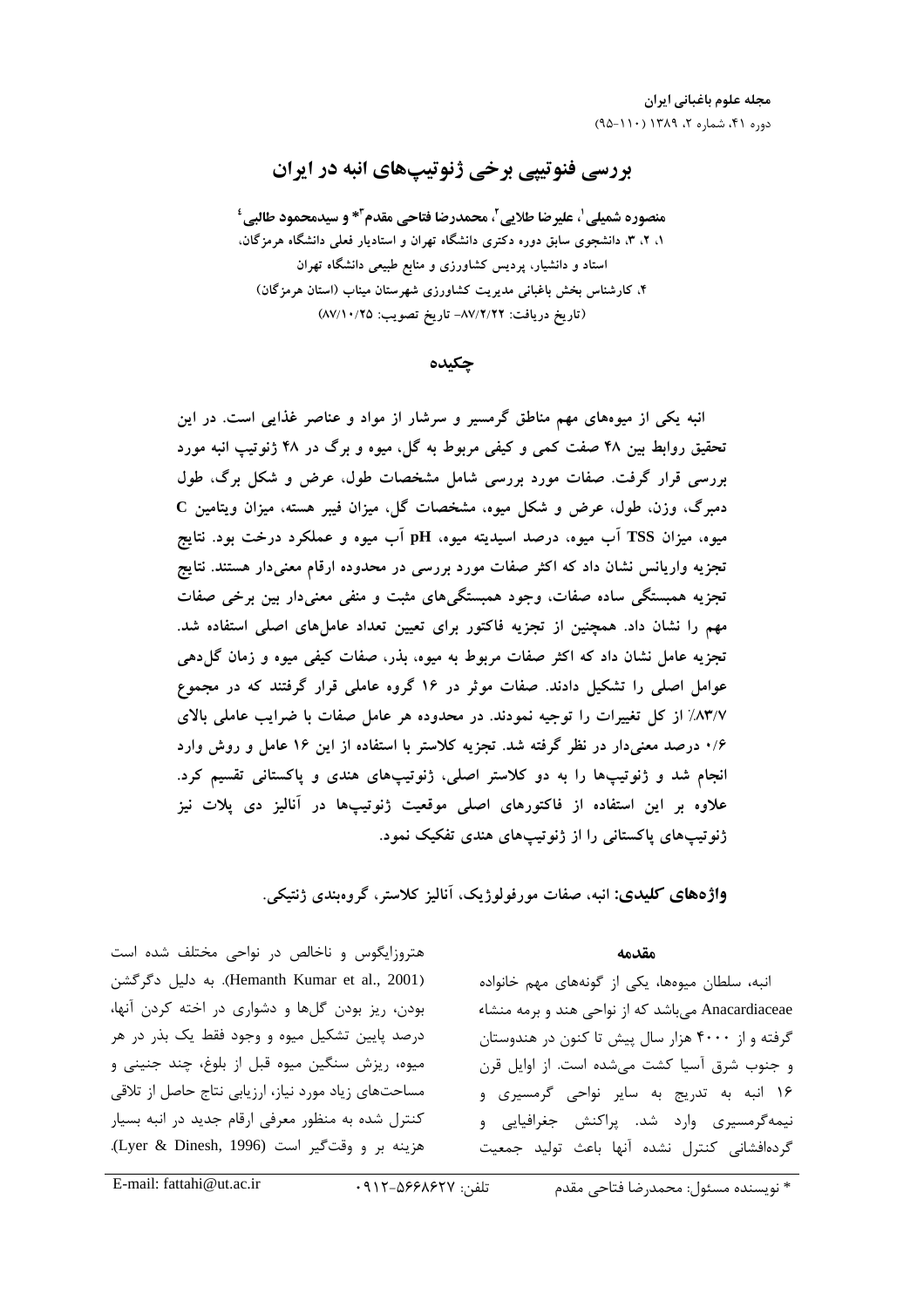مشکل اصلی که مطالعات ژنتیکی انبه را محدود ساخته است، طولانی بودن دوره نونهالی و بزرگی اندازه درخت است. در مورد گیاهان دارای دوره نونهالی طولانی، یافتن همبستگی معنیدار مثبت یا منفی بین صفاتی که زودتر بروز مینمایند با صفات مهم دیگر، در ارزیابی زود هنگام (نوتيبها حائز اهميت مي باشد) (Lavi et al., 1996; Hemanth Kumar et al., 2001; Viruel et al., 2005)

بررسی تنوع موجود در کلکسیون ژرمپلاسم گونههای انتخاب شده، عامل مهمی در بازبینی تکامل ژنوم موجود، منشا گونهها یا ژنوتیپهای کشت شده و بررسی تنوع موجود در بین محصولات کشاورزی میشود (Eiadthong et al., 2000a). تخمین ترکیب ژنتیکی گیاهان و همچنین تعیین قرابت بین آنها در گذشته بر اساس بیولوژی اندامهای جنسی، دادههای اکو جغرافیایی، ارزیابی صفات مورفولوژیک و زراعی، بررسیهای شیمیایی و در چند دهه اخیر توسط نشانگرهای DNA صورت گرفته است & Wunsch) Hormaza, 2002). نشانگرهای مورفولوژیک اولین نشانگرهایی هستند که مورد استفاده محققین قرار گرفتهاند و روشهای آماری چند متغیره به عنوان ابزار مفیدی در بررسی ژنوتیپها با استفاده از مشخصات مورفولوژیک میباشند.

در سال ۱۹۸۹ توصیفگر انبه تهیه و توسط موسسه بين المللي منابع ژنتيک گياهي منتشر شد .IBPGR) (1989. روش های جدیدتر مثل ایزوزایم ها Degani et) al., 2000a; al., 1990, 1992., 1993; Eiadthong et و نشانگر Jintanawongse & Changtragoon, 2000) (Karihaloo & Dwivedi, 2003; .RAPD) تصادفی Lopez et al., 1997; Ravishankar et al., 2000; Schnel & Knight, 1993; Schnel et al., 1995) می تواند در تشخیص ژنوتیپهای انبه موثر باشد ولی قادر به تفكيك كامل آنها نمى باشد. ماكرو ساتلايتها، RFLP و AFLP به طور موفقیتآمیزی در تفکیک جمعیتهای انبه از یکدیگر موفق بودهاند ,.Adato et al 1995; Duval et al., 2005; Eiadthong et al., 2000b; González et al., 2002; Kashkush et al., 2001; Schnell et al., 2005; Sharon et al., 1995; Viruel et  $al., 2005)$ 

با وجود اهمیت، دقت و سرعت روشهای ملکولی در تفکیک ژنوتیپها، بررسیهای مورفولوژیک همچنان به عنوان مبنا و اولین مرحله در طبقهبندیهای ژرمیلاسم مورد استفاده قرار میگیرند. در این راستا مطالعات مختلفی در محصولات مختلف صورت گرفته که به عنوان شاخص در برخی تصمیم گیری های مهم مورد (Amini et al., 2000; Yazdi استفاده قرار می گیرد) Samadi et al., 2004)

در مطالعه Perl-Treves به (2001). به منظور بررسی تنوع بین ژنوتیپهای پسته، ۲۴ صفت مربوط به برگ، برگچه و دمبرگ، بیشترین چند شکلی را در جمعیت مورد بررسی نشان دادند و بر این اساس ژنوتیپهای مورد بررسی کاملا تفکیک شدند. از صفات رویشی مثل تاریخ اولین گلدهی، زمان اوج گلدهی، زمان آخرین گلدهی و زمان آغاز رشد رویشی، به عنوان فاکتورهای مهمی در توسعه و انتخاب ارقام و پایههای گردهزا در صنعت پستهکاری به کار می روند (Chao & Parfit, 2003). همبستگي بالايي بين زمان باز شدن جوانههای برگی و زمان گلدهی در درختان سیب (Mehlenbacher & Voordecher, كزارش شده است (1991. در بررسی تنوع فنوتیپی مجموعهای از انبههای هندوستان، صفات وزن میوه، درصد گوشت میوه و نسبت بخش خوراکی به غیر خوراکی بیشترین تنوع را در مجموعه مورد بررسی نشان دادند ..Uthaiah et al .1990)

در سال ۲۰۰۳ پروژهای در افریقای جنوبی به منظور یافتن ژنوتیپهای برتر و جایگزین کردن آنها با ژنوتیپهای موجود آنها که دارای مشکلاتی از قبیل کم باردهی و سالآوری شدید بودند، انجام شد. بدین منظور ۵۲ رقم برای صفات مختلف کمی و کیفی میوه و عملکرد درخت مورد مقایسه قرار گرفتند. در نهایت رقم Neldica به عنوان رقم برتر كه داراى صفات مطلوب بیشتری نسبت به بقیه بود، جهت توسعه کشت انتخاب شد (Human et al., 2003).

در ایران در سال ۱۳۷۰ طرحی با عنوان شناسایی و جمع آوري ارقام انبه استان هرمزگان توسط بخش تحقیقات اصلاح و تهیه نهال و بذر هرمزگان اجرا شد که هدف آن شناسایی ارقام مرغوب و پر محصول،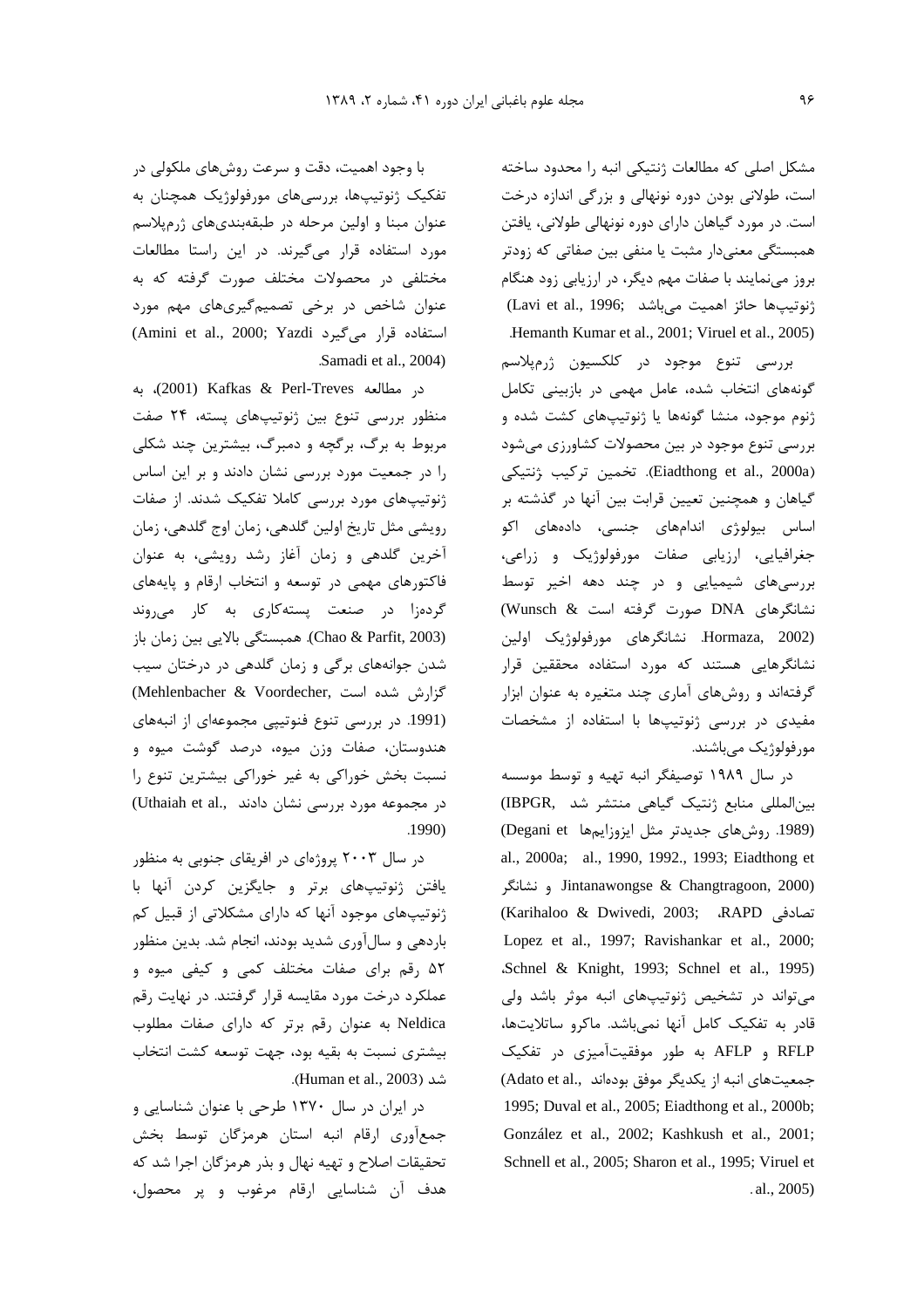ییوندک گیری از آنها و تولید نهال پیوندی جهت استفاده آنها در برنامه ۵ ساله دوم طرح توسعه اقتصادى کشور بود. در این طرح مشخصات ظاهری درخت مثل شکل و اندازه تاج، سن درخت، میزان محصول و صفات کیفی میوه نظیر طعم، رنگ گوشت، میزان فیبر گوشت میوه و اندازه هسته در ۲۸ ژنوتیپ مورد ارزیابی قرار گرفت (Samavi Evazi & Saiedi, 1991).

در سال ۲۰۰۱ تحقیقی به منظور بررسی تنوع ژنتیکی دانهالهای انبه استان هرمزگان و یافتن ژنوتیپهای برتر در مناطق میناب و سیاهو انجام شد. در این تحقیق ۵۵ صفت مورفولوژیکی و فیزیکوشیمیائی نمونههای گل، برگ و میوه (با توجه به توصیفگر IBPGR) برای ۲۸ اصله درخت گزینش شده انبه مورد ارزيابي قرار گرفتند. نتيجه اين تحقيق وجود همبستگي مثبت و معنىدار بين وزن ميوه و صفات طول، عرض، ضخامت و درصد گوشت میوه بود. همچنین همبستگی مثبت و معنى دار بين اندازه ميوه و هسته حاكى از دشواری تولید میوههای بزرگتر با هستههای کوچکتر بود. کلاستر بر اساس صفات کیفی میوه ترسیم گردید و گروههای آن شامل گروه میوههایی با کیفیت بالا، متوسط و پایین بودند. در نهایت ژنوتیپهای هر منطقه بر اساس چند صفت مهم میوه و هسته طبقه بندی و امتیاز گذاری گردیدند که از منطقه میناب چهار ژنوتیپ برتر و از منطقه سیاهو تنها یک ژنوتیپ برتر معرفی شد (Rastgoo, 2001). در سال ۲۰۰۲ طرحی مشابه در استان سیستان و بلوچستان انجام شد و در نهایت دو ژنوتیپ برتر از منطقه چابهار و یک ژنوتیپ برتر از منطقه كهير معرفي شد (Latifi Khah, 2002).

(2004) Samsampour & Damizadeh (2004)، در دو طرح جداگانه اقدام به بررسی، شناسایی و طبقهبندی ژنوتیپهای انبه استان هرمزگان با استفاده از توصیفگر بين المللي IBPGR نموده و صفات مورفولوژيکي گل، برگ و میوه را مورد ارزیابی قرار دادهاند که نتایج آن تا كنون منتشر نگرديده است (مذاكره شخصي).

با توجه به این که تولید انبه در استان هرمزگان محدود به مصارف شخصی و محلی میباشد و مبنای آن را کلونهای محلی و برخی ژنوتیپهای وارداتی تشکیل میدهند، در این پژوهش تلاش شده تا ضمن شناسایی

این گیاهان مادری و پتانسیل آنها، آغازی برای بهبود برنامههای اصلاحی انبه در ایران باشد. این بررسی به منظور شناسایی و حفظ تنوع ژنتیکی موجود در بین ژنوتیپهای انبه ایران (به کمک صفات کمی و کیفی) صورت گرفته است. این اطلاعات میتوانند در تشخیص ژنوتیپهای همنام از یکدیگر و کاهش اشتباه در نامگذاریها موثر باشد. بسیاری از ژنوتیپهایی که به دلیل تفاوتهای ظاهری با اسامی مختلفی نامیده میشوند، در واقع فقط تنوع فنوتیپی یک ژنوتیپ هستند. در این صورت مواد گیاهی جهت تکثیر این گیاه با اطمینان شناسایی و انتخاب میشوند. همچنین به این طریق میتوان ارقام پر محصول که از توان بالاتری برخوردار هستند را یافته و به کشاورزان معرفی نمود تا در آینده بتوان از آنها برای بهرهگیری در اصلاح و تولید انبه در استان استفاده نمود.

# مواد و روشها

با توجه به این که منطقه اصلی کشت انبه در ایران در استان هرمزگان میباشد، جهت انجام آزمایش نمونهبرداری از مناطق زیر در استان هرمزگان صورت گرفت: ١. شهرستان بندر عباس (دهستان سياهو، روستای وایکان)؛ ۲. شهرستان میناب (مرکز تحقیقات کشاورزی شهرستان میناب، روستای گلشوار، روستای تمبانو، روستای عظیم آباد، روستای فخرآباد)؛ ۳. شهرستان رودان (روستای بند مولا، روستای کهنوج بالا، روستای برنطین). این سه منطقه از نظر متوسط دما، درصد رطوبت نسبی و ارتفاع از سطح دریا با یکدیگر تفاوت دارند. ژنوتیپهایی که در این پژوهش بررسی شدند، به دلیل صفات برتر در طول زمان توسط افراد محلی انتخاب شده و در سطح وسیع کشت و کار شدهاند. پس از بازدید از منطقه و انتخاب درختان، اتیکتگذاری و ترسیم نشانی و کروکی دقیق محل هر درخت، صفات رويشي بر اساس توصيف نامه انبه موسسه بين المللي ذخاير توارث كياهي (IBPGR) مورد ارزيابي (Samsampour & Damizadeh, 2004, قرار گرفت **IBPGR, 1989)** 

مرحله اول با بررسی و اندازهگیری صفات گل و گل آذين، از نيمه دوم اسفند به مدت ٢ هفته (در زمان اوج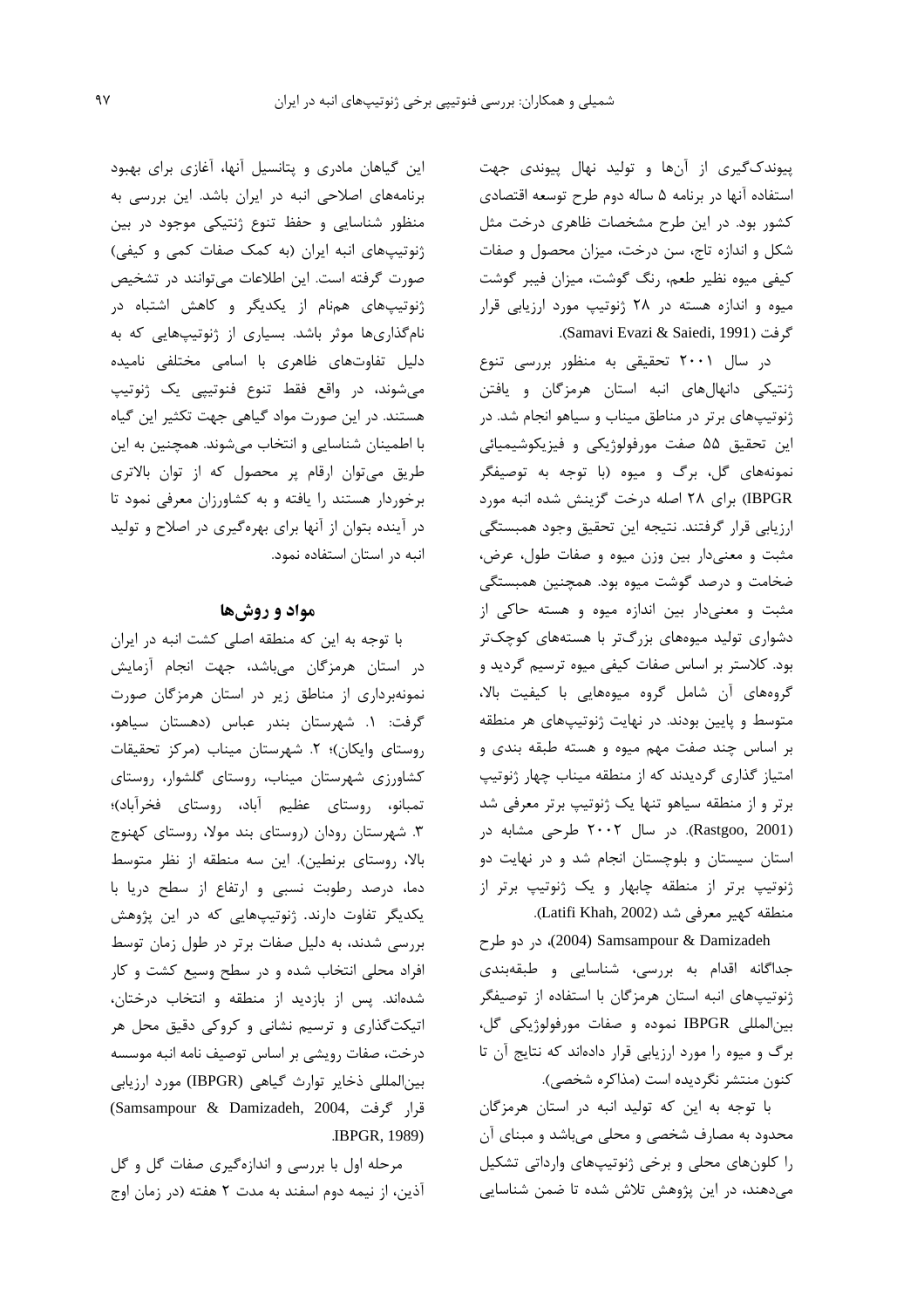گل دهی)، در باغ و در آزمایشگاه انجام شد. بدین منظور از هر درخت ۵ گل آذین از جهات مختلف برداشت شده و مورد ارزیابی قرار گرفت. مرحله دوم شامل بررسی و اندازهگیری صفات رویشی و عادت رشدی درختان، در اوایل خرداد ماه که جستهای بهاره درختان کاملا رشد كرده و بالغ شدهاند صورت گرفت. جهت نمونهبرداري برگ، ۳ تکرار از قسمتهای مختلف درخت، به صورتی که نمونهها سالم، بالغ و به رنگ سبز تیره باشند، انتخاب شدند. نمونهها در کیسههای پلاستیکی اتیکت دار، قرار داده شد و به آزمایشگاه منتقل گردید. در این مرحله از آزمایش صفات مربوط به عادت رشدی درختان نیز در باغ ثبت شدند (نام محلی، نحوه تکثیر، عادت رشدی، سن و ارتفاع درخت). در مرحله سوم صفات میوه در زمان رسیدن از نظر رنگ و شاخصهای رسیدن میوه بررسے شدند.

این کار در مورد درختان موجود در میناب در اواخر خرداد ماه (ژنوتیپهای زودرس) و در مورد نمونههای رودان و سیاهو از اوایل تا اواسط تیر ماه (ژنوتیپهای میان رس و دیررس) صورت گرفت. از هر ژنوتیپ ۱۰ عدد میوه سالم و مناسب که نماینده تیپ میوههای درخت بوده و کاملاً رسیده بودند، برداشت شدند. میوهها تا زمان اندازهگیری صفات کیفی (اوایل تیر ماه تا اوایل مرداد ماه) در شرایط انبار (۲۵-۲۰ درجه سانتی گراد) نگهداری شدند. در مجموع ۴۸ صفت در ۴۸ ژنوتیپ امتیازدهی شده و برای آنالیز کلاستر مورد استفاده قرار گرفت. اسامی قراردادی نمونههای مورد بررسی و منطقه جمع آوری و همچنین صفات مورد ارزیابی و علامت اختصاری آنها به ترتیب در جدول ۱ و ۲ ذکر شده است. تجزیه و تحلیل آماری

در این آزمایش از طرح بلوکهای کاملا تصادفی و میانگین ۵ تکرار برای هر درخت و هر تکرار ۵ بار نمونه گیری استفاده شد. تجزیه واریانس برای کلیه صفات با استفاده از نرمافزار SAS انجام شد. بررسی تجزیه همبستگی و تجزیه عاملها توسط نرمافزار SPSS و با استفاده از تکنیک وریماکس' انجام گردید. در هر عامل اصلی و مستقل ضرایب عامل بالای ۰/۶ معنی دار در نظر گرفته شد. سیس نتایج آن به منظور انتخاب صفات برای

تجزیه کلاستر مورد استفاده قرار گرفت. آنالیز کلاستر به روش وارد" بر اساس صفات محاسبه شده (بعد از استاندارد کردن دادهها) با استفاده از نرمافزار SPSS انجام گرفت.

جدول ۱- اسامی، محل جمع آوری و منشا احتمالی نمونهها

| منشا     | منطقه جمع | نام محلی به انگلیسی | نام محلي              | شماره  |
|----------|-----------|---------------------|-----------------------|--------|
| احتمالى  | اورى      |                     |                       | ژنوتيپ |
| پاکستان  | ميناب     | LANGRA              | لانگراپاکوتاهپاکستانی | ١      |
| پاکستان  | ميناب     | SENDERI1            | سندرى پاكستانى        | ٢      |
| هندوستان | ميناب     | <b>HELOV</b>        | هلو                   | ٣      |
| هندوستان | ميناب     | <b>ANONYM1</b>      | بی نام ۱              | ۴      |
| هندوستان | ميناب     | DOODOO              | دودو                  | ۵      |
| هندوستان | ميناب     | ALMEHTA1            | المهتری ۱             | ۶      |
| هندوستان | ميناب     | ARBABI              | اربابى                | ٧      |
| هندوستان | ميناب     | ZARAK               | زرگ                   | ٨      |
| هندوستان | ميناب     | <b>NABATI1</b>      | نباتی ۱               | ٩      |
| هندوستان | ميناب     | MAJLESI             | مجلسى                 | ۱۰     |
| هندوستان | ميناب     | ANONYM2             | بی نام ۲              | ۱۱     |
| هندوستان | ميناب     | MOSHK               | مشک                   | ۱۲     |
| هندوستان | ميناب     | ANONYM3             | بی نام ۳              | ۱۳     |
| هندوستان | ميناب     | KALAK1              | کلک سرخ ۱             | ۱۴     |
| هندوستان | ميناب     | CHARAK)             | چارک ۱                | ۱۵     |
| هندوستان | ميناب     | KHIYAR1             | خيار ١                | ۱۶     |
| هندوستان | ميناب     | NARGIL              | نارگيل                | ۱۷     |
| هندوستان | ميناب     | <b>HAJI</b>         | حاجى غلام             | ۱۸     |
| هندوستان | ميناب     | <b>MAHALI</b>       | محلى                  | ۱۹     |
| ياكستان  | ميناب     | SENDERI2            | سندرى                 | ٢٠     |
| هندوستان | ميناب     | ANONYM4             | ہے نام ۴              | ۲۱     |
| پاکستان  | رودان     | LANGRAB9            | لانگراB9              | ۲۲     |
| هندوستان | رودان     | KHOOSHEI            | خوشه ای B9            | ۲۳     |
| هندوستان | رودان     | <b>MIKHAKI1</b>     | میخکی ۱               | ۲۴     |
| هندوستان | رودان     | KILOO               | كيلو                  | ۲۵     |
| هندوستان | رودان     | <b>MIKHAKI2</b>     | میخکی ۲               | ۲۶     |
| هندوستان | رودان     | NABATI2             | نباتی ۲               | ۲۷     |
| هندوستان | رودان     | <b>BELERSAN</b>     | بلرسان                | ۲۸     |
| هندوستان | رودان     | ALMEHTA2            | آلمهتری ۲             | ۲۹     |
| هندوستان | رودان     | <b>SHAHANI</b>      | شاهانی                | ٣٠     |
| هندوستان | رودان     | ANONYM5             | بی نام ۵              | ۳۱     |
| هندوستان | رودان     | ANONYM6             | بی نام ۶              | ٣٢     |
| هندوستان | رودان     | ANONYM7             | بی نام ۷              | ٣٣     |
| هندوستان | رودان     | ANONYM8             | بی نام ۸              | ٣۴     |
| هندوستان | رودان     | ANONYM9             | بی نام ۹              | ۳۵     |
| هندوستان | رودان     | ANONYM10            | بی نام ۱۰             | ۳۶     |
| هندوستان | رودان     | ANONYM11            | بی نام ۱۱             | ٣٧     |
| هندوستان | رودان     | KALAK2              | کلک سرخ ۲             | ۳۸     |
| هندوستان | رودان     | CHARAK2             | چارک ۲                | ٣٩     |
| هندوستان | رودان     | CHARAK3             | چارک ۳                | ۴۰     |
| هندوستان | رودان     | KHIYAR2             | خیار ۲                | ۴۱     |
| هندوستان | رودان     | KALAK3              | کلک سرخ ۳             | ۴۲     |
| هندوستان | سياهو     | GOL                 | انبه گل               | ۴۳     |
| هندوستان | سياهو     | <b>KHODROO</b>      | خودرو                 | ۴۴     |
| هندوستان | سياهو     | ANONYM12            | بی نام ۱۲             | ۴۵     |
| هندوستان | سياهو     | NESAA               | نساء                  | ۴۶     |
| هندوستان | سياهو     | ZAPAK               | سبزانبه - زاياك       | ۴٧     |
| هندوستان | سياهو     | <b>DOGHOLOO</b>     | دو قلو                | ۴۸     |

1. Varimax (Variance Maximum)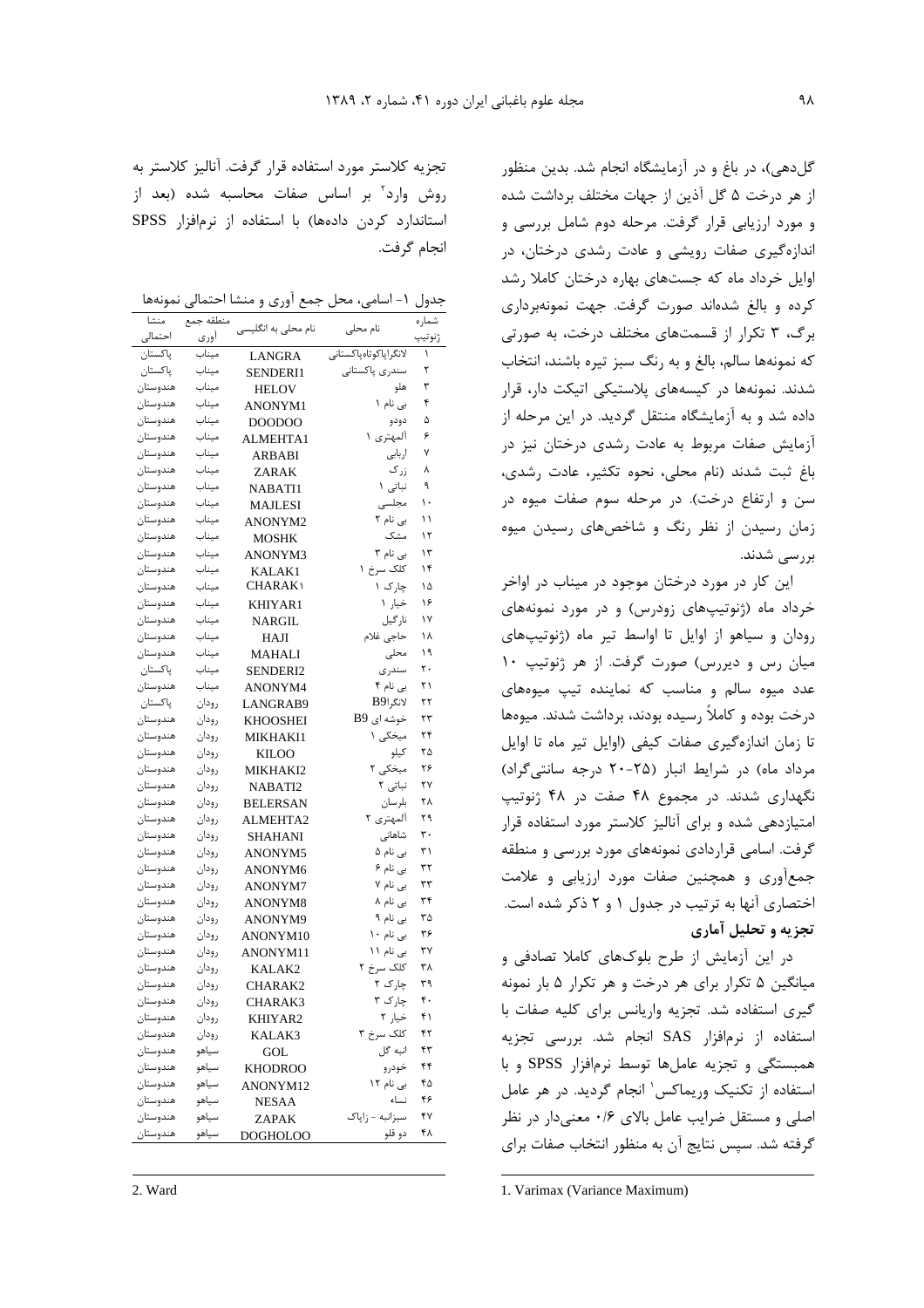| نحوه اندازهگیری                                             | واحد<br>اندازهگیری | علامت اختصاري | صفت مورد ارزيابي                  |
|-------------------------------------------------------------|--------------------|---------------|-----------------------------------|
| خط كش                                                       | cm                 | LL            | طول برگ                           |
| خط كش                                                       | cm                 | LW            | عرض برگ                           |
| خط کش                                                       | cm                 | PL            | طول دمبرگ                         |
| کشیده - نیزه ای(۱)، نیزه ای(۲)، بیضوی کشیده(۳)              | کد                 | LSh           | شكل برگ                           |
| کمی تند(۱)، تند(۲)، خیلی تند(۳)                             | کد                 | LDg           | زاويه نوک برگ                     |
| صاف(١)، موجي(٢)، چين دار(٣)، چروکيده(۴)                     | کد                 | LM            | حاشيه برگ                         |
| رویشی(۱)، زایشی(۲)                                          | کد                 | TYP           | تیپ نمونه (رویشی یا زایشی)        |
| زود (۳)، متوسط(۵)، دير(۷)                                   | کد                 | BT            | زمان گل دهی                       |
| متوسط ۴ سال                                                 | روز                | <b>BD</b>     | طول دوره گل دهی                   |
| به شدت بی نظم(۱)، بی نظم(۲)، نسبتا بی نظم(۳)، منظم(۴)       | کد                 | Alt           | نظم گلدھی                         |
| زود رس (٣)، ميان رس (۵)، دير رس (٧)                         | کد                 | <b>FMa</b>    | زمان بلوغ ميوه                    |
| کم (۳)، متوسط (۵)، زياد (۷)                                 | کد                 | YLD           | ميزان توليد                       |
| شمارش طول دوره                                              | روز                | <b>HRT</b>    | طول مدت برداشت                    |
| شمارش                                                       | عدد                | <b>TN</b>     | تعداد تنه                         |
| افراشته (١)، نيمه افراشته(٢)، گسترده(٣)                     | کد                 | <b>GH</b>     | عادت رشدى                         |
| مخروطی(۱)، هرم(۲)، هرمی گسترده(۳)                           | کد                 | ISh           | شكل گل آذين                       |
| خط کش                                                       | cm                 | IL            | طول گل آذين                       |
| سبز روشن(۱)، سبز با لكه قرمز(۲)، قرمز روشن(۳)، قرمز تيره(۴) | کد                 | IC            | رنگ گل آذين                       |
| بدون پرز(٠)، کمی پرز(٣)، پرز دار(٧)                         | کد                 | $\mathbf{P}$  | پرز دار بودن گل آذين              |
| کم (۳)، تا زیاد (۷)                                         | کد                 | <b>FD</b>     | تراكم گل                          |
| كوليس                                                       | mm                 | FDi           | قطر گل                            |
| خط كش                                                       | cm                 | FrL           | طول ميوه                          |
| خط کش                                                       | cm                 | FrW           | عرض ميوه                          |
| ترازو                                                       | g                  | FrWe          | وزن ميوه                          |
| اندازه گیری (سانتی متر مکعب)                                | g/cm <sup>3</sup>  | FrV           | حجم ميوه                          |
| کشیده (۱)، بیضوی(۲)، نسبتا گرد(۳)                           | کد                 | FrSh          | شكل ميوه                          |
| صاف (۱)، زبر(۲)                                             | کد                 | <b>ST</b>     | بافت پوست ميوه                    |
| عمودي(١  )، اريب(٢)                                         | کد                 | FrP           | محل اتصال دم میوه                 |
| قرمز(١)، زرد(٢)، سبز- زرد(٣)، سبز(۴)، غيره(۵)               | کد                 | <b>SC</b>     | رنگ پوست ميوه بالغ                |
| سفت(۳)، نرم(۵)، آبکی(۷)                                     | $\sqrt{\ }$        | PT            | بافت گوشت                         |
| بدون فيبر(٠)، داراي فيبر(+)                                 | کد                 | FF            | وجود فيبر در گوشت                 |
| کم(۳)، متوسط(۵)، زیاد(۷)                                    | کد                 | FC            | مقدار فيبر                        |
| کم(۳)، متوسط(۵)، زیاد(۷)                                    | کد                 | FLe           | طول فيبر                          |
| ترازو                                                       | g                  | SWt           | وزن هسته(گرم)                     |
| خط کش                                                       | cm                 | <b>SL</b>     | طول هسته                          |
| كوليس                                                       | cm                 | SW            | ضخامت هسته                        |
| بدون فيبر(٠)، داراي فيبر(١)                                 | کد                 | Fib           | وجود فيبر در هسته                 |
| pH متر                                                      | $\frac{1}{2}$      | pH            | pH                                |
| رفراكتومتر                                                  | °Brix              | <b>TSS</b>    | <b>TSS</b>                        |
| تيتراسيون                                                   | درصد               | Aci           | اسيد ميوه                         |
| تيتراسيون                                                   | درصد               | TSu           | قند کل                            |
| تيتراسيون                                                   | درصد               | Vitc          | اسيد اسكوربيك                     |
| محاسبه                                                      | درصد               | Wc            | رطوبت                             |
| محاسبه                                                      | درصد               | DM            | ماده خشک                          |
| شمارش                                                       | تعداد              | <b>FRNU</b>   | عملکرد (تعداد کل میوه به سن درخت) |
| شمارش                                                       | تعداد              | <b>FNO</b>    | تعداد کل میوه درخت                |
| ترازو                                                       | تن                 | <b>YLD</b>    | عملکرد تک درخت (تن)               |

جدول ۲- علامت اختصاری صفات مورد بررسی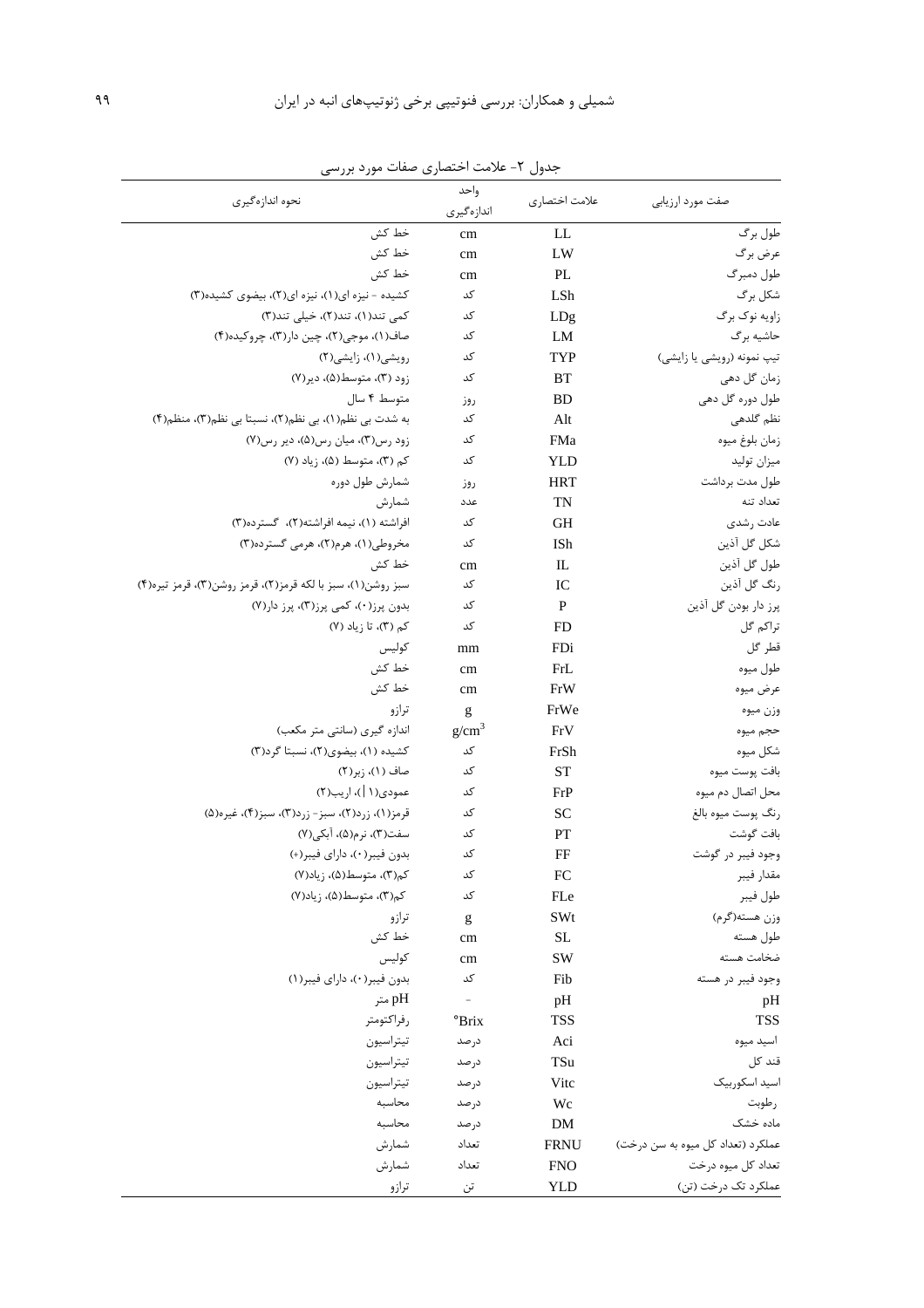ژنوتیپ در جدول ۳ آمده است. نتایج نشان داد که بزرگترین میوهها متعلق به نمونه آلمهتری ۱ و مجلسی و کوچکترین آن نمونههای آلمهتری٢ و کیلو بودند. نمونه بینام۶ کوچکترین و نمونههای هلو و بینام۱ بزرگترین بذر را در بین ژنوتیپها دارا بودند. ژنوتیپهای لانگرا، بیiام۳، چارک۲ و بیiام۱۲ در

# نتايج و بحث

تجزيه واريانس دادهها معنىدار بودن تفاوت اكثر صفات مورد ارزیابی در بین ژنوتیپهای مورد بررسی را نشان داد. دامنه تغییرات صفات، ضریب تغییرات صفات (.C.V)<sup>۱</sup> و میانگین صفات اندازهگیری شده برای هر

1. Coefficient of Variability

| ضريب تغييرات (٪)                       | حداكثر                                          | ميانگين                                      | حداقل                                 | واحد           | نام صفت                           |
|----------------------------------------|-------------------------------------------------|----------------------------------------------|---------------------------------------|----------------|-----------------------------------|
| 1.14                                   | $\overline{Y}V/9$                               | <b>IV/VA</b>                                 | $9/\tilde{r}$                         | سانتى متر      | طول برگ                           |
| $Y \setminus / \cdot V$                | γ                                               | f/YY                                         | $\mathbf{Y}/\mathbf{Y}$               | سانتى متر      | عرض برگ                           |
| Yf/Yf                                  | $f/\Lambda f$                                   | $\mathbf{Y}/\boldsymbol{\cdot}$ $\Delta$     | $1/\mathfrak{f}$                      | سانتى متر      | طول دمبرگ                         |
| 54/90                                  | ۵                                               | 1/f1                                         | $\lambda$                             | کد             | شکل برگ                           |
| 17/40                                  | ٣                                               | 1/9V                                         | ٢                                     | کد             | زاویه نوک برگ                     |
| <b><i>DA/DY</i></b>                    | ٣                                               | 1/88                                         | $\lambda$                             | کد             | حاشیه بر گ                        |
| $Y \mathcal{A}/Y$                      | ٢                                               | $1/\lambda$ 9                                | $\lambda$                             | کد             | تيپ نمونه (نحوه تكثير)            |
| $Y/\cdot 5$                            | ٧۵                                              | 49/69                                        | $\mathcal{L}$                         | روز            | زمان گل دهی                       |
| $17/\Delta\Lambda$                     | ۶۵                                              | <b>٢٨/٧٩</b>                                 | $\lambda$                             | روز            | طول دوره گل دهي                   |
| YY/9Y                                  | γ                                               | $\Delta/\cdot$ $\Lambda$                     | ٣                                     | کد             | نظم گلدھی                         |
| 44/16                                  | $\mathbf{r}$ .                                  | $\Delta$ /9٣                                 | ٢                                     | کد             | زمان بلوغ ميوه                    |
| 18/۲۲                                  | ٩.                                              | ۲۶                                           | $\lambda$                             | کد             | ميزان توليد                       |
| 49/40                                  | ۵                                               | $Y/Y\Delta$                                  | $\lambda$                             | کد             | طول مدت برداشت                    |
| fY/99                                  | ٣                                               | $1/\Delta\Lambda$                            | $\lambda$                             | عدد            | تعداد تنه                         |
| $\Delta\Delta/\Delta\rm{V}$            | ٣                                               | $1/\Delta Y$                                 | $\lambda$                             | کد             | عادت رشدى                         |
| $\cdot$ /9.                            | ٣                                               | ٢                                            | $\lambda$                             | کد             | شكل گل آذين                       |
| <b>YA/AY</b>                           | ۴                                               | $\mathbf{r}/\mathbf{r}$                      | $\mathcal{L}$                         | سانتى متر      | طول گل آذين                       |
| $\Delta$ 9/ $\cdot$ ۶                  | ٣                                               | 1/79                                         | $\lambda$                             | کد             | رنگ گل آذین                       |
| 48100                                  | ٢                                               | $1/\cdot 5$                                  | $\lambda$                             | کد             | پرز دار بودن گل آذین              |
| <b>TP/AA</b>                           | ٧                                               | $Y/V\Delta$                                  | ٣                                     | کد             | تراكم گل                          |
| 19/19                                  | V/F                                             | $f/\Lambda f$                                | $\mathbf{r}/\mathbf{r}$               | میلی متر       | قطر گل                            |
| 19/1                                   | Y/YY                                            | f/91                                         | $\mathbf{r}/\mathbf{r}$               | سانتى متر      | طول ميوه                          |
| 17/19                                  | Y/Y                                             | $\Delta/\Lambda$                             | f/Yf                                  | سانتى متر      | عرض ميوه                          |
| $f/\uparrow \uparrow$                  | 709/94                                          | 1601.                                        | $\lambda \Upsilon / \lambda \Upsilon$ | گرم            | وزن ميوه                          |
| $f/\Delta\Lambda$                      | ٢۴٠                                             | $17\lambda/T$                                | ۸۴                                    | سانتي متر مكعب | حجم ميوه                          |
| 41/99                                  | ٣                                               | $Y/F\Delta$                                  | $\backslash$                          | کد             | شكل ميوه                          |
| $\Delta Y$ /9 $Y$                      | ٢                                               | 1/70                                         | $\lambda$                             | کد             | بافت پوست ميوه                    |
| $\Delta \mathcal{S}/\cdot \mathcal{A}$ | ٣                                               | $1/\Upsilon$ .                               | $\lambda$                             | کد             | محل اتصال دم میوه                 |
| 19/19                                  | ٢                                               | 1/9V                                         | $\lambda$                             | کد             | رنگ پوست ميوه بالغ                |
| 1Y/Y1                                  | ٧                                               | F/90                                         | ٣                                     | کد             | بافت گوشت                         |
| $\lambda \lambda/\Upsilon$             | $\lambda$                                       | $\cdot$ /V $\Delta$                          | $\ddot{\phantom{0}}$                  | کد             | وجود فيبر در گوشت                 |
| 10/10                                  | ٧                                               | ۶۱۶۶                                         | ٣                                     | کد             | مقدار فيبر                        |
| $YY/\Delta V$                          | ٧                                               | $\Delta/\Upsilon\Upsilon$                    | ٣                                     | سانتى متر      | طول فيبر                          |
| $\lambda/\Delta$ .                     | 49/40                                           | ۳۱/۸۹                                        | $1 \vee / 11$                         | گرم            | وزن هسته                          |
| $\tau\tau/\tau\Delta$                  | $1 \text{Y}/97$                                 | 9/09                                         | $f/f_0$                               | سانتى متر      | طول هسته                          |
| 41/17                                  | $Y/Y\Delta$                                     | 1/YY                                         | $\cdot$ / Y $\Delta$                  | میلی متر       | ضخامت هسته                        |
| $\Delta V/F\Delta$                     | $\lambda$                                       | $\cdot$ /9)                                  | $\bullet$                             | کد             | وجود فيبر در هسته                 |
| $Y1/\lambda Y$                         | $\Delta$ /۴۷                                    | $f(\cdot)$                                   | $\mathbf{Y}/\mathbf{19}$              | ولتاژ          | pH                                |
| 171.9                                  | 10/7                                            | 11/17                                        | $\mathsf{V}/\mathsf{Q}$               | درصد           | <b>TSS</b>                        |
| 97/9V                                  | 1/9Y                                            | $\boldsymbol{\cdot}$ /V $\boldsymbol{\cdot}$ | $\cdot/\gamma$                        | در صد          | درصد اسيد                         |
| <b>٣٩/٧۴</b>                           | $Y \cdot / Y$                                   | $Y/\mathcal{F}$                              | $\Upsilon/\Upsilon\Upsilon$           | درصد           | درصد قند کل                       |
| $Y/\Lambda Y$                          | 9.199                                           | ۳۵/۹۸                                        | 19/10                                 | در صد          | درصد اسيد اسكوربيك                |
| $1/\lambda \Delta$                     | $\lambda$ 9/Y                                   | $\Lambda\Delta/\Upsilon$ Y                   | $\lambda$ .                           | درصد           | درصد رطوبت                        |
| 1.14                                   | $\mathsf{r}\cdot$                               | 14/۶۲                                        | $\mathcal{N} \cdot \mathcal{N}$       | درصد           | درصد ماده خشک                     |
| $1f/\lambda V$                         | 150.                                            | 97/4                                         | 1/TT                                  | عدد            | عملكرد( تعداد كل ميوه به سن درخت) |
| 1/9.                                   | $\Delta \cdot \cdot \cdot$                      | 1957/V <sub>0</sub>                          | $\mathcal{L}$ .                       | عدد            | تعداد کل میوه درخت                |
| ۳۶۱۶۱                                  | $\mathbf{Y}\mathbf{A}/\mathbf{\cdot}\mathbf{A}$ | 9/17                                         | .184                                  | تن             | عملکرد تک درخت (تن)               |
|                                        |                                                 |                                              |                                       |                |                                   |

جدول٣- دامنه تغييرات و ضرايب تنوع صفات مورد بررسي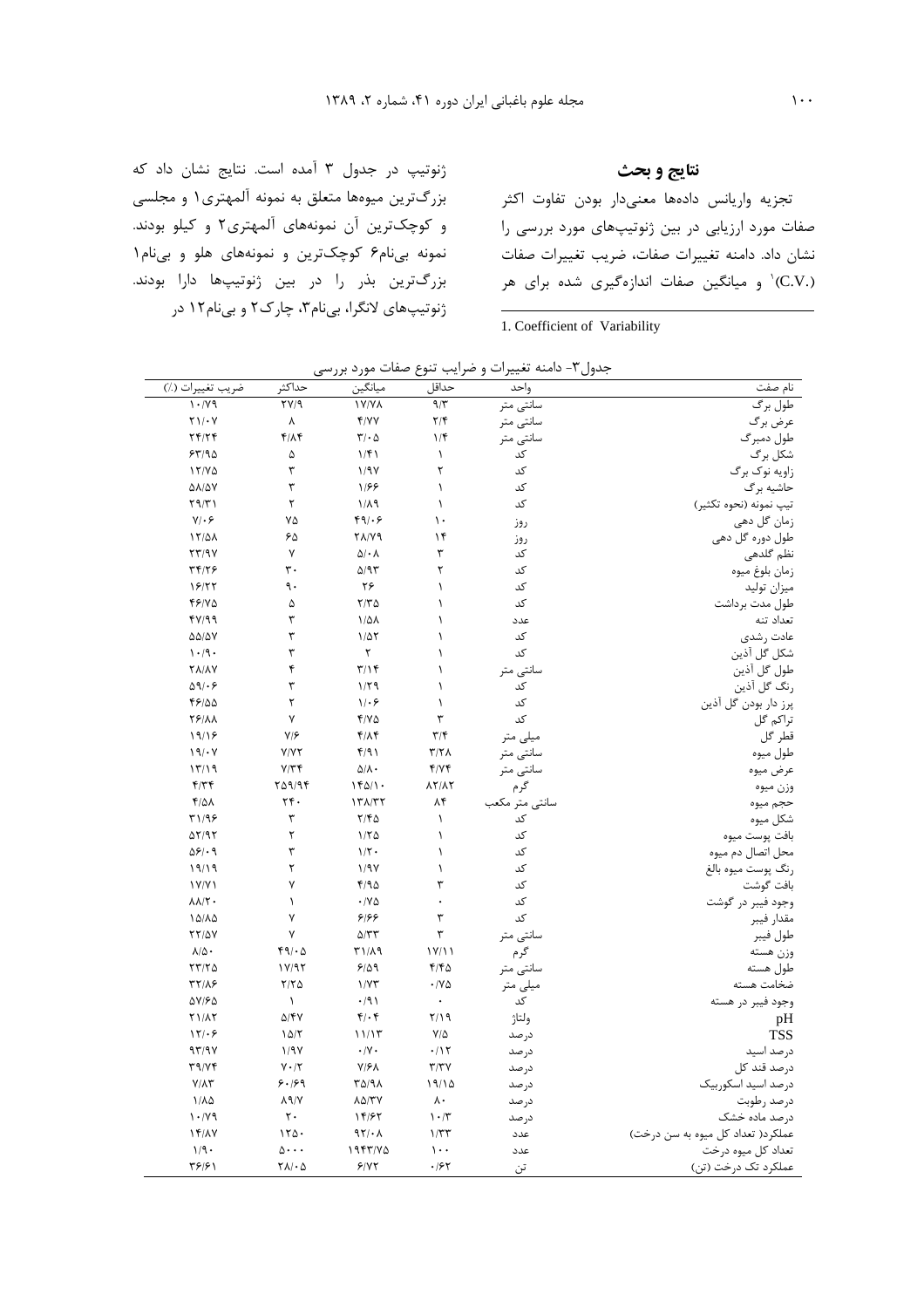مقایسه با سایر ژنوتیپها از طعم و کیفیت خوراکی مصد بیشترین تولید میوه را در بین ژنوتیپهای ارزیابی شده

بالاتری برخوردار بودند. ژنوتیپهای مجلسی و هلو نیز مسمانشتند. میانگین صفات مهم در جدول ۴ آمده است.

|  | جدول ۴- میانگین برخی صفات برای تمام ژنوتیپهای مورد بررسی |  |  |  |
|--|----------------------------------------------------------|--|--|--|
|--|----------------------------------------------------------|--|--|--|

| طول گل رنگ گل        |                                                                                                  | عادت        | طول مدت               | ميزان                | زمان بلوغ            | نظم                  | طول                         | زمان                  | تيپ       | شكل                  | طول                     | عرض                         | طول                                                                                             |           |
|----------------------|--------------------------------------------------------------------------------------------------|-------------|-----------------------|----------------------|----------------------|----------------------|-----------------------------|-----------------------|-----------|----------------------|-------------------------|-----------------------------|-------------------------------------------------------------------------------------------------|-----------|
| آذين                 | آذين                                                                                             | رشدى        | برداشت                | توليد                | ميوه                 | گلدھی                | گلدھی                       | گلدھی                 | نمونه     | برگ                  | دمبرگ                   | برگ                         | برگ                                                                                             | ژنوتيپ    |
| $\mathbf{\breve{r}}$ | $\Upsilon V/\Upsilon$                                                                            | $\mathbf Y$ | $\varphi$ .           | $\mathsf{Y}$         | $\mathsf{Y}$         | ۴                    | $\mathcal{S}\Delta$         | $\mathbf{r}$ .        | $\lambda$ | $\mathbf{\breve{Y}}$ | $\mathbf{Y}/\mathbf{Y}$ | $\Delta/\Delta$             | $\Upsilon V / 9$                                                                                | لانگرا-۱  |
| ٢                    | 10/F                                                                                             | ٣           | ۶.                    | ٧                    | ٧                    | ٣                    | ۶۵                          | ۴٠                    | $\lambda$ | ٢                    | $Y/\Lambda$             | $\Delta/\Upsilon$           | ۱۶                                                                                              | سندرى-١   |
| $\lambda$            | $\Upsilon \Upsilon / \Upsilon$                                                                   | $\lambda$   | $\mathbf{r}$ .        | ٣                    | ٧                    | $\lambda$            | $\gamma$                    | ۴٠                    | ٢         | $\lambda$            | $1/\tau$                | $\mathfrak{f}$              | $\ensuremath{\mathsf{1}\,}\xspace\ensuremath{\mathsf{V}}\xspace/\ensuremath{\mathsf{Y}}\xspace$ | هلو       |
| $\lambda$            | $\frac{1}{2}$                                                                                    | ٢           | ۴۵                    | ٣                    | ۵                    | ٣                    | ۵۵                          | $\mathcal{L}$         | ٢         | $\lambda$            | F/Y                     | $\Delta/\rm{V}$             | 19/5                                                                                            | بينام-١   |
| ٣                    | $\mathbf{Y}\boldsymbol{\cdot}/\mathbf{Y}$                                                        | ٢           | $\mathbf{r}$ .        | ٧                    | ۵                    | ٣                    | ٣٠                          | ۴.                    | $\lambda$ | ٣                    | $Y/\lambda$             | $\mathfrak{f}/\mathfrak{r}$ | $\mathcal{N}$                                                                                   | دودو      |
| $\lambda$            | $\Upsilon \Upsilon / \Upsilon$                                                                   | ٢           | ۱۳                    | ٧                    | ٣                    | ۴                    | $\gamma$                    | ۶.                    | ٢         | $\lambda$            | $\mathbf r$             | $\mathcal{F}/\mathsf{V}$    | $\mathbf{Y}\boldsymbol{\cdot}/\mathbf{Y}$                                                       | ألمهترى-١ |
| $\lambda$            | $\Upsilon \Upsilon / \Upsilon$                                                                   | ٢           | $\lambda$             | ٧                    | ٧                    | ٣                    | $\gamma$                    | ۴۵                    | ٢         | $\lambda$            | Y/9                     | F/Y                         | $\frac{15}{1}$                                                                                  | اربابى    |
| 1                    | $\lambda/2$                                                                                      | $\lambda$   | ۱۴                    | ٧                    | ٧                    | ٣                    | $\gamma$                    | ۶.                    | ٢         | $\lambda$            | $\mathbf{Y}/\mathbf{Y}$ | $f/\gamma$                  | $\Upsilon \Upsilon/\Lambda$                                                                     | زرک       |
| 1                    | $\mathbf{r}$ .                                                                                   | $\lambda$   | $\mathbf{r}$ .        | ٧                    | ۵                    | ۴                    | $\mathcal{N}$               | ۴۵                    | ٢         | $\lambda$            | $\mathbf{Y}/\mathbf{Y}$ | $f/\epsilon$                | $\mathbf{Y}\boldsymbol{\cdot}/\mathbf{9}$                                                       | نباتی-۱   |
| Λ.                   | $\Upsilon \Delta/\Upsilon$                                                                       | ٢           | $\mathcal{N}$         | ٧                    | ٧                    | ۴                    | $\mathbf{r}$ .              | ۴۵                    | ٢         | $\lambda$            | $\mathbf r$             | $f/\lambda$                 | 15/7                                                                                            | مجلسى     |
| ٢                    | $\mathsf{Y} \mathsf{Y} / \mathsf{Y}$                                                             | ٢           | $\mathfrak{r}$ .      | ٧                    | ۵                    | ۴                    | ۲۵                          | ۶.                    | ٢         | $\lambda$            | $\mathfrak{f}/\Lambda$  | $\mathbf{f}/\mathbf{V}$     | $\mathbf{Y}\boldsymbol{\cdot}/\mathbf{Y}$                                                       | كلك سرخ ۱ |
| $\lambda$            | $\mathbf{Y} \Delta$                                                                              | ٢           | $\mathbf{r}$ .        | ٧                    | ۵                    | ٣                    | $\mathbf{r}$ .              | ۴.                    | ٢         | $\lambda$            | $\tau/\Delta$           | $\Delta/\Delta$             | $\uparrow$ 1/4                                                                                  | چار ک-۱   |
| $\lambda$            | $Y \setminus / \mathfrak{f}$                                                                     | ٢           | $\mathbf{r}$ .        | ۵                    | ٧                    | ۴                    | $\gamma$                    | ۶.                    | ٢         | ٢                    | $\mathbf{r}/\mathbf{q}$ | $\Delta/\Delta$             | $\mathbf{Y}\boldsymbol{\cdot}/\mathbf{Y}$                                                       | خيار-١    |
| <sup>1</sup>         | $\lambda \cdot / \lambda$                                                                        | $\lambda$   | ٢٠                    | ٣                    | ۵                    | $\lambda$            | $\gamma$                    | ۶.                    | ٢         | $\lambda$            | $f/\lambda$             | F/5                         | $\lambda/2$                                                                                     | نارگيل    |
| Λ                    | $\Upsilon$ )/V                                                                                   | ٢           | $\mathcal{L}$         | ٣                    | ۵                    | $\lambda$            | $\mathcal{N}$               | ٧۵                    | ٢         | ٢                    | $\mathbf r$             | F/                          | 19/8                                                                                            | حاجى غلام |
|                      | 19/7                                                                                             | ٢           | $\mathbf{r}$ .        | ۵                    | ٧                    | ۴                    | ۱۵                          | γ.                    | $\lambda$ | $\lambda$            | $\mathbf{Y}/\mathbf{1}$ | F/Y                         | 17/8                                                                                            | سندرى-٢   |
| Λ                    | $\lambda/\lambda$                                                                                | ٢           | ۱۵                    | ٣                    | ٣                    | $\lambda$            | ۴۵                          | ۴۵                    | ٢         | $\lambda$            | $\mathbf{Y}/\mathbf{Y}$ | $\mathbf{r}/\mathbf{r}$     | 11/Y                                                                                            | بينام-۴   |
| ٢                    | $\Upsilon \setminus \Upsilon$                                                                    | ٢           | $\mathbf{r}$ .        | ٧                    | ٣                    | ۴                    | $\mathbf{r}$ .              | ۶.                    | $\lambda$ | $\lambda$            | $\mathbf{f}/\mathbf{f}$ | 5/7                         | $\Gamma \Upsilon / 9$                                                                           | لانگرا-۲  |
| ٢                    | $\Upsilon \mathcal{S}/\Upsilon$                                                                  | ٢           | $\mathbf{r}$ .        | ٧                    | ٣                    | ۴                    | $\mathbf{r}$ .              | ۶.                    | ٢         | $\lambda$            | $\mathbf{Y}/\mathbf{Y}$ | $\mathbf{r}/\mathbf{q}$     | 19/2                                                                                            | خوشه ای   |
| $\lambda$            | $Y \mathcal{A}/\mathcal{A}$                                                                      | $\lambda$   | $\mathbf{\breve{v}}$  | ٣                    | ۵                    | ٣                    | ٣٠                          | ۶.                    | ٢         | $\lambda$            | $\Upsilon/\Upsilon$     | $\Delta/\Upsilon$           | 10/F                                                                                            | میخکی ۱   |
| Λ                    | $1V/\lambda$                                                                                     | $\lambda$   | ٢                     | ۵                    | ۵                    | ٣                    | ۶۰                          | $\mathfrak{r}$ .      | ٢         | $\lambda$            | $\mathbf{Y}/\mathbf{Y}$ | $F/\Delta$                  | 15/7                                                                                            | كيلو      |
| Λ                    | $\ensuremath{\mathsf{1}\,}\mathsf{Y}/\ensuremath{\mathsf{1}}$                                    | $\lambda$   | $\lambda$             | ٣                    | ۵                    | ۴                    | ۴۵                          | ۴۵                    | ٢         | $\lambda$            | 1/9                     | $\mathbf{r}/\mathbf{r}$     | $\ensuremath{\mathcal{N}}/\ensuremath{\mathcal{V}}$                                             | میخکی۲    |
| Λ                    | $\mathbf{Y}\boldsymbol{\cdot}/\Delta$                                                            | ٢           | $\mathbf{r}$ .        | ۵                    | ٧                    | ۴                    | $\mathbf{r}$ .              | ۶.                    | ٢         | $\lambda$            | $Y/\lambda$             | $\mathbf{r}/\mathbf{r}$     | 149                                                                                             | نباتی ۲   |
| $\lambda$            | $\gamma/\gamma$                                                                                  | $\lambda$   | $\mathbf{r}$ .        | ٧                    | ۵                    | ۴                    | $\mathbf{r}$ .              | ۶.                    | ٢         | $\lambda$            | $Y/\Delta$              | Y/Y                         | $\Lambda/\Lambda^{\prime}$                                                                      | بلرسان    |
| $\lambda$            | $Y \hat{Y} / Y$                                                                                  | $\lambda$   | ٢                     | ٧                    | ۵                    | ٣                    | $\mathbf{r}$ .              | ۶.                    | ٢         | $\lambda$            | $\mathbf{Y}/\mathbf{Y}$ | $\Delta/\mathfrak{k}$       | 19/1                                                                                            | آلمهترى٢  |
| 1                    | $\Lambda\Delta/\Lambda$                                                                          | ٢           | $\mathbf{r}$ .        | ٧                    | ۵                    | ٣                    | $\mathbf{r}$ .              | ۶.                    | ٢         | $\lambda$            | $Y/\Lambda$             | $\Delta/\Upsilon$           | 199                                                                                             | شاهانى    |
|                      | 11/9                                                                                             | ٢           | ٢٠                    | ۵                    | ۵                    | ٣                    | $\mathbf{r}$ .              | $\mathfrak{r}$ .      | ٢         | ٢                    | Y/Y                     | $\mathbf{r}/\mathbf{q}$     | $1 F/\Delta$                                                                                    | بينام-۵   |
|                      | $17/\lambda$                                                                                     | ٣           | ۱۵                    | ۵                    | ۵                    | ٣                    | $\mathbf{r}$ .              | ۴۵                    | ٢         | $\lambda$            | $\mathbf{Y}/\mathbf{Y}$ | $\mathbf{r}/\mathbf{q}$     | ۱۶                                                                                              | بينام-۶   |
|                      | $\mathbf{Y} \Delta$                                                                              | $\lambda$   | ۱۰                    | ٣                    | ٣                    | ۴                    | ۲۵                          | ۴۵                    | ٢         | $\lambda$            | $\mathbf{Y}/\mathbf{Y}$ | $f/\lambda$                 | $\Lambda\Delta/\Delta$                                                                          | بينام-٧   |
| $\lambda$            | $\Lambda/\Delta$                                                                                 | ٢           | ۱۵                    | ۵                    | ٣                    | ٣                    | $\mathbf{r}$ .              | $\mathfrak{r}$ .      | ٢         | $\lambda$            | $Y/\mathcal{F}$         | $\Delta/\mathcal{F}$        | $1\,\mathrm{V}/\Delta$                                                                          | بينام-٨   |
| $\lambda$            | $\frac{5}{2}$                                                                                    | $\lambda$   | $\lambda$             | ٢                    | γ                    | ٣                    | $\mathbf{r}$ .              | $\mathfrak{r}$ .      | ٢         | $\lambda$            | $\mathbf{Y}/\mathbf{Y}$ | $\mathbf{f}/\mathbf{V}$     | $\uparrow$ \/ $\uparrow$                                                                        | بينام-٩   |
| ٢                    | $\mathbf{Y} \Delta$                                                                              | ٢           | $\mathbf{r}$ .        | ٣                    | $\mathbf{\breve{v}}$ | ٣                    | $\mathbf{Y} \Delta$         | $\mathfrak{r}_\Delta$ | ٢         | $\lambda$            | $\mathbf{f}/\mathbf{f}$ | $f/\lambda$                 | $\lambda$                                                                                       | بينام-١١  |
| ٣                    | $\Upsilon\Delta/\mathcal{F}$                                                                     | $\lambda$   | ۲۵                    | ۵                    | ۵                    | ۴                    | $\mathcal{N}$               | ۴۵                    | ٢         | $\lambda$            | $\mathbf{Y}/\mathbf{F}$ | $\mathbf{f}/\mathbf{f}$     | 11/F                                                                                            | کلک سرخ۲  |
| $\lambda$            | YY/S                                                                                             | ٢           | $\mathbf{r}$ .        | ٣                    | ٧                    | ٣                    | ٣۵                          | ۶.                    | ٢         | $\lambda$            | $\mathbf{Y}/\mathbf{Y}$ | $\mathbf{y}/\mathbf{y}$     | $\lambda/\lambda$                                                                               | چارک-۲    |
| $\lambda$            | $\ensuremath{\mathsf{1}}\xspace \ensuremath{\mathsf{Y}}\xspace / \ensuremath{\mathsf{1}}\xspace$ | $\lambda$   | $\mathbf{r}$ .        | ٣                    | ٧                    | ٣                    | $\mathbf{r}\cdot$           | $\mathord{\varphi}$ . | ٢         | $\lambda$            | $1/\mathfrak{f}$        | $\mathbf{Y}/\mathbf{F}$     | $\mathop{\mathsf{q}}\nolimits/\mathop{\mathsf{r}}\nolimits$                                     | انبه گل   |
| ١                    | $\Upsilon\setminus/\Upsilon$                                                                     | ٢           | $\mathcal{N}$         | $\mathcal{M}$        | ٧                    | ۴                    | $\mathbf{r}$ .              | $\mathfrak{r}$ .      | ٢         | $\lambda$            | $1/\Delta$              | f/9                         | 19/7                                                                                            | خودرو     |
| $\lambda$            | $\Upsilon\setminus/\Upsilon$                                                                     | $\lambda$   | ٩.                    | ۵                    | ٣                    | ٣                    | $\mathfrak{k} \mathfrak{d}$ | $\mathfrak{r}$ .      | ٢         | ۵                    | $\Upsilon/\Upsilon$     | 99                          | $\upgamma\upharpoonright/\Delta$                                                                | بينام ١٢  |
| ١                    | $\Upsilon\setminus/\Upsilon$                                                                     | $\lambda$   | $\mathbf{r}$ .        | ۵                    | ٧                    | $\pmb{\mathsf{f}}$   | $\mathbf{r}\cdot$           | $\mathfrak{r}$ .      | ٢         | $\lambda$            | $\mathbf{Y}/\Delta$     | $f/\lambda$                 | 199                                                                                             | نساء      |
| ١                    | $\Upsilon\setminus/\Upsilon$                                                                     | $\lambda$   | $\varphi$ .           | ٣                    | $\mathbf{\breve{r}}$ | ٣                    | $\mathbf{r}\cdot$           | $\mathfrak{r}$ .      | ٢         | ٣                    | $\mathbf{Y}/\mathbf{Y}$ | $\Delta/\mathcal{F}$        | $1\,\mathrm{V}/\mathrm{T}$                                                                      | زاپاک     |
| $\lambda$            | $\Upsilon\setminus/\Upsilon$                                                                     | $\lambda$   | $\mathord{\varphi}$ . | $\mathbf{\breve{v}}$ | $\mathbf{\tilde{r}}$ | $\mathbf{\breve{v}}$ | $\mathbf{r}\cdot$           | $\mathfrak{r}$ .      | ٢         | $\mathbf{\breve{v}}$ | $\mathsf{Y}/\mathsf{Y}$ | $\Delta/\Upsilon$           | $\mathbf{Y}\boldsymbol{\cdot}/\mathbf{Y}$                                                       | دو قلو    |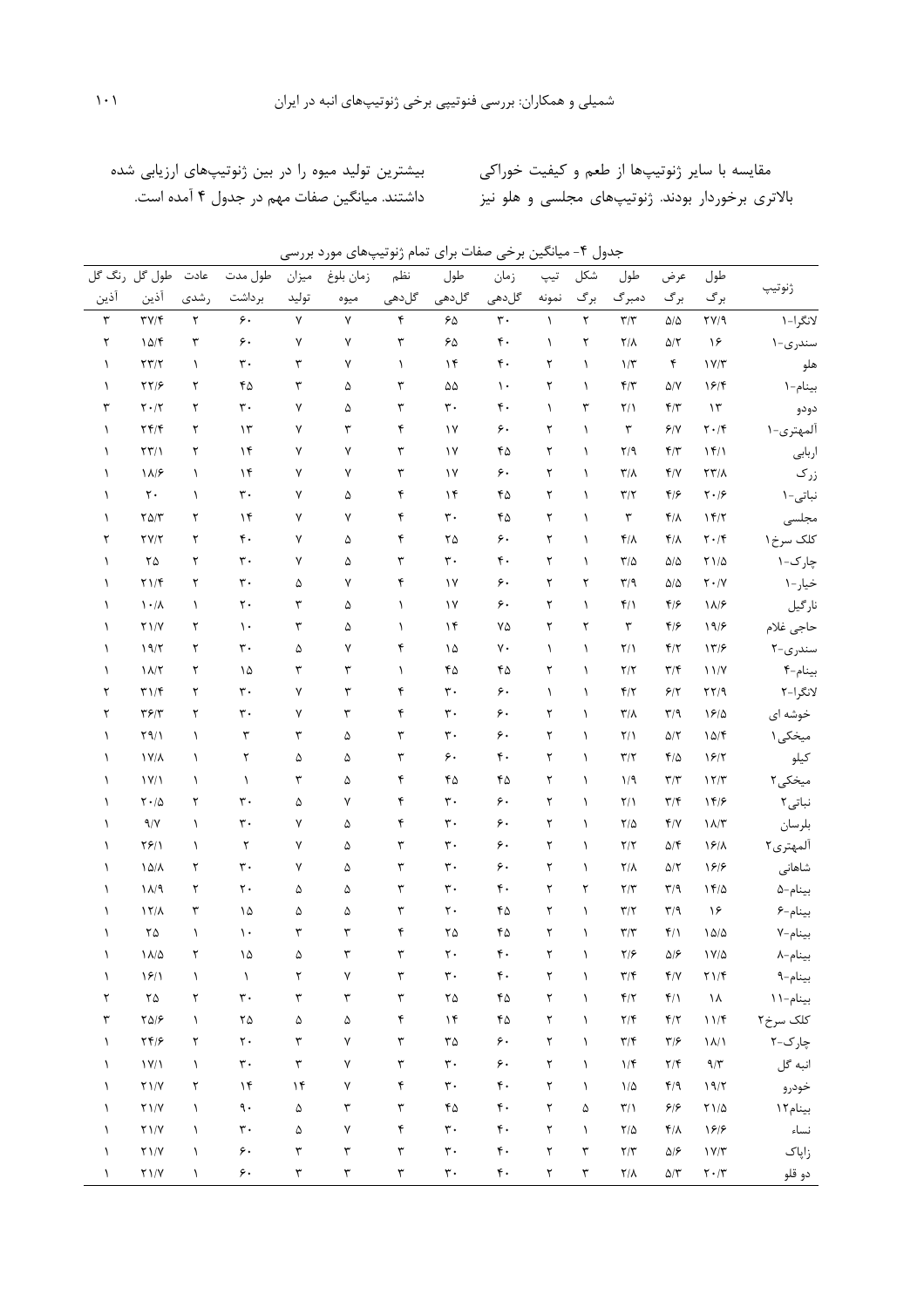|             |  | ادامه جدول ۴ |
|-------------|--|--------------|
| شكل طول عرض |  | ثنوتيب       |

| در صد                            | اسيد                           | قند                     | اسيد                                                |                                            | ضخامت                   | طول                                            | فيبر                 | رنگ         | وزن                                    | عرض                       | طول                         | شكل                  |           |
|----------------------------------|--------------------------------|-------------------------|-----------------------------------------------------|--------------------------------------------|-------------------------|------------------------------------------------|----------------------|-------------|----------------------------------------|---------------------------|-----------------------------|----------------------|-----------|
| رطوبت                            | اسكوربيك                       | کل                      | ميوه                                                | pH                                         | بذر                     | بذر                                            | در گوشت              | پوست        | ميوه                                   | ميوه                      | ميوه                        | ميوه                 | ژنوتيپ    |
| ٨٧                               | $\tau\tau/\tau\gamma$          | 9/9                     | $\cdot/\gamma$                                      | $\Delta/\mathfrak{F}$                      | 1/5                     | $Y/\mathcal{F}$                                | $\mathbf{\breve{v}}$ | ٢           | 10f/A                                  | 5.                        | Y/Y                         | $\mathbf{\breve{Y}}$ | لانگرا-١  |
| ۸۴                               | $\Upsilon \Lambda / \Upsilon$  | $V/\mathcal{A}$         | 1/77                                                | $\Upsilon/\Upsilon$                        | $1/\lambda$             | $\frac{1}{2}$                                  | ٣                    | ٢           | $Y\Delta$ 9/9                          | 9/1                       | Y/Y                         | ١                    | سندرى-١   |
| $\lambda\lambda/\lambda$         | T9/FF                          | ۶                       | $\cdot$ /۲۳                                         | $\Delta/\Upsilon$                          | $\frac{1}{V}$           | $V/\mathcal{A}$                                | ٧                    | ٢           | $Y$ $\frac{9}{Y}$                      | 9/9                       | $f/\mathfrak{f}$            | ٣                    | هلو       |
| $\lambda$ ۴/۹                    | $\Upsilon \Lambda / \Upsilon$  | ٨                       | $\cdot$ /۲۳                                         | $\Delta/\Lambda$                           | $Y/\lambda$             | $\lambda/\Upsilon$                             | ٣                    | ٢           | $Y\Delta Y/\Lambda$                    | ۶۱۵                       | $5/\tau$                    | ٣                    | بينام-١   |
| $\lambda$ ۶/۷                    | $\Delta \cdot / \Upsilon$      | $5/\tau$                | ۰/۱۵                                                | $\Delta/\Upsilon$                          | $\frac{1}{2}$           | ۵                                              | ٣                    | ٢           | 9A/F                                   | $\Delta/\Lambda$          | $f/\gamma$                  | ٣                    | دودو      |
| $\lambda$ ۶/۳                    | ۳۸/۳۱                          | V/F                     | $\cdot$ /۲۸                                         | F/9                                        | $\frac{1}{\sqrt{2}}$    | 9/1                                            | ٧                    | ٢           | ۱۹۱                                    | $8/\tau$                  | 9/9                         | ٣                    | آلمهتری-۱ |
| $\lambda \Delta/\Upsilon$        | $\mathfrak{r}$ .               | $\Delta/\Delta$         | $\cdot$ /۴                                          | $F/\Delta$                                 | 1/5                     | $\Delta/\Lambda$                               | ٧                    | ٢           | $157/\lambda$                          | 9/1                       | 8/7                         | ٣                    | اربابى    |
| $\lambda$ 9/٢                    | 48189                          | ۵                       | $\cdot$ /06                                         | $\mathbf{r}/\mathbf{q}$                    | $1/\lambda$             | ۵۱۸                                            | ٧                    | ٢           | 150                                    | 9/7                       | $\mathbf{r}/\mathbf{r}$     | ٣                    | زرک       |
| $\lambda$ ۴/۶                    | $F \cdot / T$                  | 5/2                     | ۰/۴۵                                                | $\frac{1}{2}$                              | $\frac{1}{\sqrt{2}}$    | ۶                                              | Y                    | ٢           | 15817                                  | $f/\lambda$               | F/Y                         | ٣                    | نباتی-۱   |
| $\lambda V/F$                    | ۳۵/۸۶                          | ۶                       | $\cdot$ /۴۸                                         | $\Delta/\Lambda$                           | ٢                       | 9/1                                            | ٧                    | ٢           | 108/7                                  | $5/\tau$                  | Y/Y                         | ٣                    | مجلسى     |
| $\lambda f$                      | $T\Delta/T$                    | $\Delta/\Upsilon$       | $\cdot/\lambda$ ٩                                   | $\mathbf{r}/\mathbf{q}$                    | $\cdot/\Upsilon$        | ۵                                              | ٧                    | $\lambda$   | 119/F                                  | ۵۱۶                       | Y/Y                         | ٣                    | کلک سرخ ۱ |
| $\lambda\mathsf{Y}$              | $T - 190$                      | $Y/\lambda$             | $\cdot$ /۴                                          | F/Y                                        | $1/\lambda$             | $\Delta/\Lambda$                               | ٧                    | ٢           | $1Y \cdot / 7$                         | 9/7                       | 9/8                         | ٢                    | چار ک-۱   |
| $\lambda$ 9/Y                    | $\mathfrak{r}$ .               | $\mathbf{Y}/\mathbf{Y}$ | 1/97                                                | Y/9                                        | $1/\Delta$              | $V/\Delta$                                     | ٧                    | ٢           | 10Y/1                                  | ۵/۸                       | $f/\mathfrak{f}$            | ٢                    | خيار-١    |
| ٨٨                               | $\Gamma \Delta/\Gamma$         | ۴۱۵                     | 1/1                                                 | $\mathbf{r}/\mathbf{r}$                    | $1/\lambda$             | $V/\mathcal{F}$                                | ٧                    | ٢           | 1Y1/T                                  | 5/2                       | $\Delta/\Upsilon$           | ٢                    | نارگيل    |
| ٨۵                               | $\mathbf{y} \mathbf{y}$        | f/9                     | $\frac{1}{\lambda}$                                 | $f/\lambda$                                | $\cdot$ /9              | $\Delta/\mathfrak{F}$                          | ٧                    | ٢           | 190/7                                  | 9/1                       | f/9                         | ٣                    | حاجى غلام |
| $\Lambda$ 9/۶                    | $\tau \tau / \tau \nu$         | $f/\lambda$             | ۱۶۴                                                 | $\frac{1}{2}$                              | $1/\Delta$              | 5/2                                            | ٧                    | ٢           | $\mathbf{Y} \cdot \mathbf{A}$          | $\mathcal{S}/\mathcal{A}$ | ۴۱۶                         | ١                    | سندرى-٢   |
| $\lambda \cdot 9$                | $f1/\Delta$                    | F/Y                     | .199                                                | F/Y                                        | 1/f                     | $\Delta/\mathsf{q}$                            | ٧                    | ٢           | $\mathcal{N} \cdot \Delta/\mathcal{N}$ | $\Delta/\mathfrak{F}$     | $\Delta/\mathfrak{F}$       | ٢                    | بينام-۴   |
| $\lambda$ ۶/۳                    | $\mathfrak{r}$ .               | ۵                       | ۰/۴۵                                                | $\Delta/\Lambda$                           | $1/\Delta$              | 8/7                                            | ٧                    | ٢           | 11A/T                                  | $\Delta/\mathcal{F}$      | $f/\Delta$                  | ٢                    | لانگرا-۲  |
| $\lambda$ ۶/۳                    | 4.180                          | ۶                       | ۰/۳۵                                                | Y/YY                                       | $1/\tau$                | ۶۱۶                                            | ٧                    | ٢           | 17f/A                                  | ۵۱۵                       | $f/\gamma$                  | ٣                    | خوشه ای   |
| <b>AY/Y</b>                      | 557/5                          | ٧                       | ۰/۳۶                                                | $Y/\lambda Y$                              | $\frac{1}{\sqrt{2}}$    | 9/2                                            | ٧                    | ٢           | 1841                                   | 5/7                       | $f/\Delta$                  | ٣                    | میخکی ۱   |
| ٨٨                               | ٣٣                             | ۶۱۵                     | $\cdot/\Delta$                                      | 7/19                                       | ٢                       | $\Delta/\mathfrak{F}$                          | ٧                    | ٢           | 17/17                                  | ۵/۳                       | $f/\tau$                    | ٣                    | كيلو      |
| $\lambda$ )/9                    | $\mathbf{r}\mathbf{r}$         | ۵۱۵                     | $\lambda$                                           | $Y/\mathcal{F}V$                           | $1/\Delta$              | $\Delta/\Delta$                                | ٧                    | ٢           | 11.7                                   | $\Delta/\mathfrak{F}$     | F/Y                         | ٣                    | میخکی۲    |
| $\Gamma$ 9/9                     | $\tau\tau$                     | 99                      | $1/\tau$                                            | 4/07                                       | $\frac{1}{\sqrt{2}}$    | 9/2                                            | ٧                    | ٢           | 1391                                   | 9/2                       | $f/\gamma$                  | ٣                    | نباتی ۲   |
| $\lambda$ ۶/۷                    | $\Upsilon \Upsilon / \Upsilon$ | $\mathsf{r}/\mathsf{v}$ | ۱۱۳۵                                                | $\Upsilon/\Upsilon$                        | $1/\lambda$             | $\Delta/\Upsilon$                              | ٧                    | ٢           | 117/7                                  | ۵/۴                       | $f/\mathfrak{f}$            | ٢                    | بلرسان    |
| $\lambda V/V$                    | ٣۴                             | $\Delta/\rm{V}$         | $1/\tau$                                            | $\tau/\tau$ ۶                              | 1/9                     | $\Delta/\Delta$                                | ٧                    | ٢           | $\lambda$ ۴/۴                          | f/9                       | ۶                           | ٣                    | آلمهترى٢  |
| $\lambda \Delta/Y$               | $FT/\cdot T$                   | $\Delta$ /9             | $\frac{1}{\sqrt{2}}$                                | $\mathbf{r}/\mathbf{r}$                    | $1/\lambda$             | 9/7                                            | ٧                    | ٢           | $1 \cdot 9$                            | $\Delta/\Delta$           | F/Y                         | ٣                    | شاهانی    |
| $\Lambda$ ۴/۶                    | <b>٢١/۵١</b>                   | 9/8                     | $\cdot/\lambda$                                     | $\mathbf{y}/\mathbf{y}$                    | $1/\lambda$             | $\Delta/\rm{V}$                                | ٧                    | ٢           | 177/7                                  | $8/\Delta$                | Y/Y                         | ٢                    | بينام-۵   |
| $\lambda$ ۶/۲                    | ۲۹                             | ۴۱۵                     | ۱/۴۸                                                | $\mathbf{r}/\mathbf{r}$                    | $\lambda$               | $f/\mathfrak{f}$                               | ٧                    | ٢           | 1.59                                   | $\mathbf{Y}/\Delta$       | $\mathbf{r}/\mathbf{v}$     | ٢                    | بينام-۶   |
| $\Lambda V/Y$                    | $T9/\Delta$                    | $\Delta$ /۶             | ۰/۹۸                                                | $Y/Y$ ۹                                    | ٢                       | $\Delta/\mathfrak{F}$                          | ٧                    | ٢           | Y'Y'Y                                  | $\Delta/\rm{V}$           | $f/\tau$                    | ٢                    | بينام-٧   |
| ۸۹                               | 48188                          | 9/7                     | $\cdot$ /۶                                          | ۴                                          | $1/\lambda$             | $\Delta/\mathcal{F}$                           | ٧                    | ٢           | 159/1                                  | ۵۱۵                       | $\Delta/\Upsilon$           | ٣                    | بينام–٨   |
| $\Lambda$ 9/ $\Delta$            | $\mathbf{y} \mathbf{y}$        | ۶                       | $\cdot/\lambda$                                     | $\tau/\tau\tau$                            | $\frac{1}{\sqrt{2}}$    | $\Delta/\Upsilon$                              | ٧                    | ٢           | $\mathcal{N} \cdot \mathcal{N}$        | $\Delta/\mathcal{F}$      | $\mathfrak{f}/\mathfrak{f}$ | ٣                    | بينام-٩   |
| ۸۴                               | $\tau\tau$                     | Y/Y                     | $\cdot/\lambda\lambda$                              | $Y/Y\Lambda$                               | $\mathbf Y$             | $f/\lambda$                                    | ٧                    | ٢           | $1\lambda \cdot 7$                     | $\Delta/\Upsilon$         | $\Delta/\Delta$             | $\mathbf Y$          | بينام-١١  |
| ۸۲                               | $\uparrow\uparrow$             | $Y/\Upsilon$            | $\cdot$ /V $\backslash$                             | $F/Y$ ۶                                    | $\mathsf Y$             | $\mathcal{S}/\Delta$                           | $\sf V$              | $\mathsf Y$ | 179/F                                  | $\Delta/\mathfrak{k}$     | f/9                         | ٢                    | کلک سرخ۲  |
| $\lambda$ .                      | $\mathfrak{r}$ .               | $\Delta/\Delta$         | $\lambda$                                           | $f/\big)$                                  | $\mathsf Y$             | $f/\Delta$                                     | $\sf V$              | ٢           | 14018                                  | $\Delta/\Delta$           | $f/\tau$                    | ٢                    | چارک-۲    |
| $\Lambda \Upsilon / \Upsilon$    | $T9/\Delta$                    | ٨                       | $\boldsymbol{\cdot}$ /<br>Y $\boldsymbol{\Upsilon}$ | $f \cdot f$                                | $1/\lambda$             | $\mathcal{S}/\mathcal{N}$                      | γ                    | ٢           | $\lambda \lambda$                      | $\mathsf{Y}/\mathsf{Y}$   | 5/5                         | ٣                    | انبه گل   |
| $\lambda \Upsilon / V$           | XY/9A                          | 9/7                     | $\cdot$ /Y $\epsilon$                               | $f/\gamma$                                 | $\frac{1}{\sqrt{2}}$    | $\Delta/\mathop{\mathrm{\mathsf{q}}}\nolimits$ | γ                    | ٢           | 151/T                                  | $\Delta/\mathcal{F}$      | f/9                         | ٢                    | خودرو     |
| $\lambda\,1/\tilde{\tau}$        | XY/9A                          | $\gamma/\gamma$         | $\boldsymbol{\cdot}$ /٢٣                            | $\Delta/\cdot$ $\Upsilon$                  | ٢                       | $\Delta/\rm{V}$                                | γ                    | ٢           | 977                                    | $\Delta/\,\text{-}$       | f/9                         | ٣                    | بينام ١٢  |
| $\lambda$ \/f                    | <b>TA/FA</b>                   | $\lambda/\mathfrak{F}$  | $1/\lambda$                                         | $\mathbf{Y}/\mathbf{Y}\boldsymbol{\Delta}$ | 1/5                     | $\Delta/\mathop{\mathrm{\mathsf{q}}}\nolimits$ | ٧                    | ٢           | $17 \cdot / 7$                         | $\Delta/\mathcal{F}$      | f/9                         | ٢                    | نساء      |
| $\lambda \Upsilon / \mathcal{F}$ | 19/10                          | $\lambda/\Upsilon$      | $\cdot$ /۲۳                                         | $f/\lambda\lambda$                         | $\mathbf{Y}/\mathbf{Y}$ | $\mathcal{S}/\mathsf{V}$                       | $\sf V$              | ٢           | $\backslash\,\Delta\cdot/\Delta$       | $\mathcal{F}/\mathcal{Y}$ | f/9                         | $\mathbf{\breve{v}}$ | زاپاک     |
| $\Lambda$ ۴/۳                    | $Y5/\lambda$                   | $9/\Delta$              | .179                                                | $f/\lambda f$                              | $\mathbf{Y}/\mathbf{Y}$ | $\mathcal{F}/\mathcal{Y}$                      | $\sf V$              | ٢           | $\lambda \lambda \gamma / 5$           | 9/5                       | F/9                         | ٣                    | دو قلو    |

واحد صفات اندازه گیری شده در جدول ۳ آمده است.

گلدهی، طول دوره برداشت میوه و مقدار گوشت میوه از منحنی توزیع نرمال تبعیت میکردند. اما صفات عادت

بررسی فراوانی صفات در جمعیت مورد نظر نشان داد که صفات طول و عرض برگ، طول دمبرگ، زمان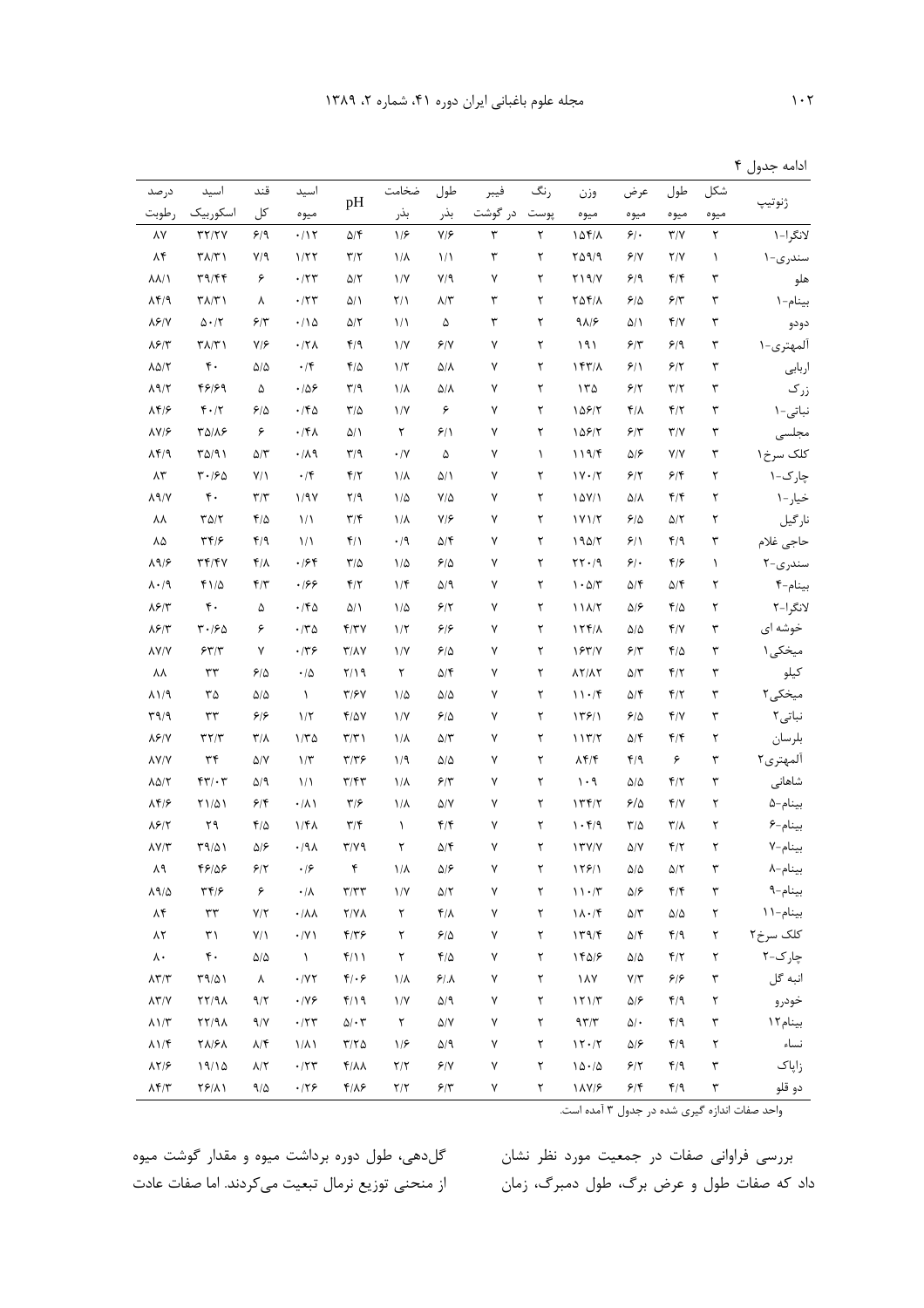



عمدهترین میوههای منطقه گرد و یا بیضوی بودند و ژنوتیپهای کشیده کمتری در بین ژنوتیپها یافت شد. این صفت یکی از تفاوت های بارز و مشخص در تفکیک ژنوتیپهای هندی و پاکستانی از یکدیگر میباشد و این مساله تاییدی بر تفکیک ژنوتیپها در آنالیز کلاستر بر مبنای منشا جغرافیایی آنها میباشد. الگوی فراوانی تعداد میوه در درخت حاکی از توان بالای تولیدی ژنوتیپهای منطقه بود. این نکته علاوه بر مسایل ذکر شده در بالا به اهمیت حفظ و مدیریت این منابع با ارزش تاكيد دارد.

ضرایب همبستگی ساده بین صفات نشان داد که بین برخی از صفات اندازهگیری شده همبستگی معنی داری وجود دارد (جدول ۵). نتایج نشان می دهد که همبستگی منفی و معنیداری بین تیپ نمونه (حاصل از تکثیر رویشی یا زایشی) و طول دوره گلدهی،

رشدی نیمه افراشته، الگوی باردهی یکسان در میان، برگ کشیده نیزهای با حاشیه چیندار، گل آذین هرمی شکل و بدون پرز، میوه نسبتاً گرد و زرد رنگ با بافت صاف و دارای میزان متوسطی از فیبر، فراوانی بیشتری در بین ژنوتیپها نشان دادند. شکلهای ۱-۴ فراوانی برخی از صفات را نشان می دهند. طول دوره گلدهی بین ۱۰ تا ۷۵ روز در نوسان بود و اکثر ژنوتیپهای منطقه به طور متوسط دارای دو ماه دوره گلدهی بودند. علیرغم اینکه اکثر درختان میوه منطقه از طریق تکثیر جنسی (۹۰)) بوجود آمده بودند، خوشبختانه الگوی باردهی منظم در اکثر آنها مشاهده شد که این موضوع به پیش بینی میزان تولید باغات کمک می نماید. صفت وجود فيبر در ميوه را ٧٢٪ افراد مجموعه دارا بودند.



شکل ۱- فراوانی طول دوره گلدهی (روز)

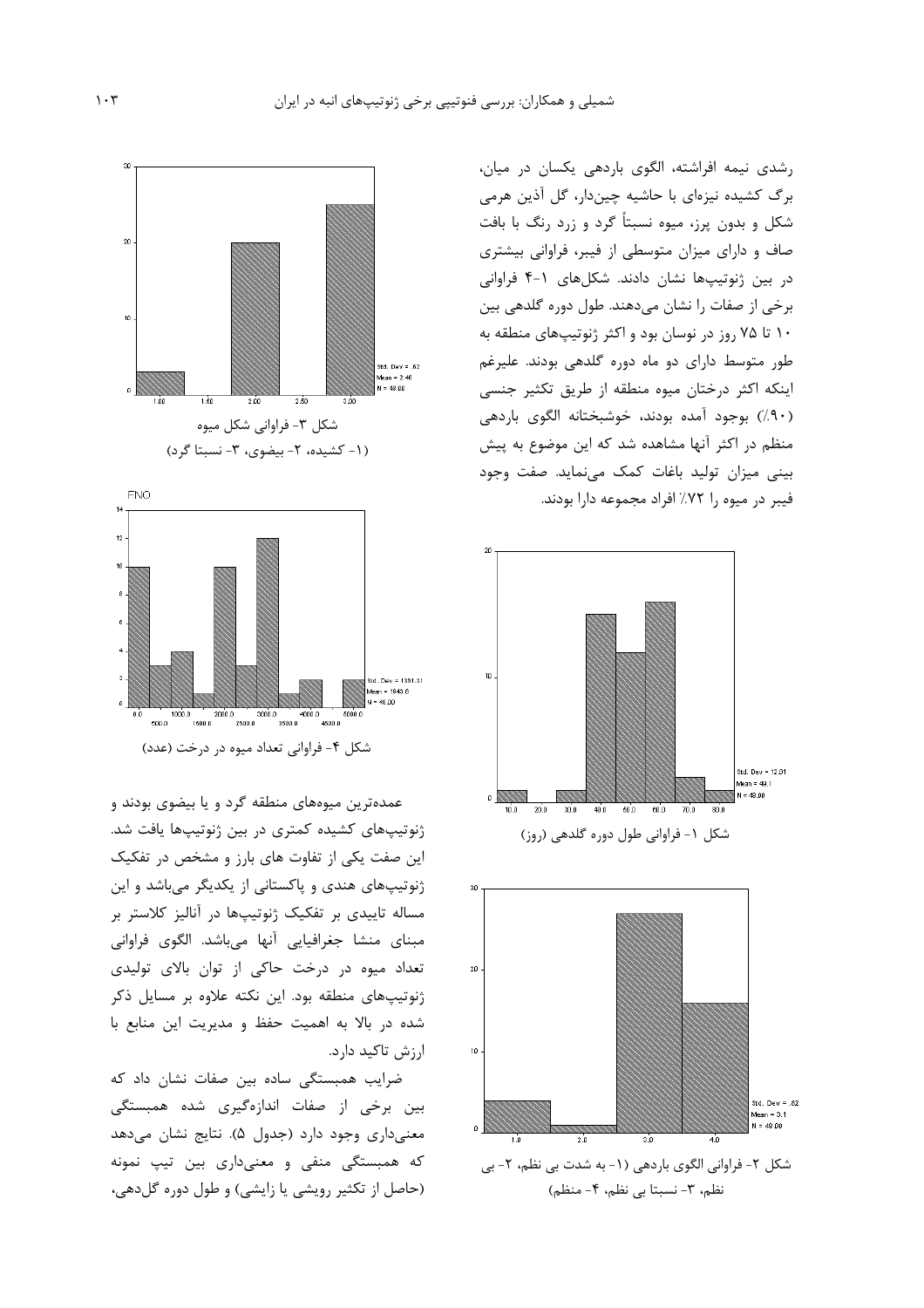|           | جدول ۵– همبستگی برخی از صفات مورد بررسی     |                |                       |              |                                    |                  |              |                                                           |                          |                             |                     |                         |                |
|-----------|---------------------------------------------|----------------|-----------------------|--------------|------------------------------------|------------------|--------------|-----------------------------------------------------------|--------------------------|-----------------------------|---------------------|-------------------------|----------------|
| وزن       | طول                                         | ويتامين        | اسيديته               | <b>TSS</b>   | طول                                | وزن              | وجود         | تراكم                                                     | عادت                     | عملكرد                      | الگوي               | طول دوره                |                |
| ميوه      | ميوه                                        |                | ميوه                  |              | بذر                                | بذر              | فيبر         | گل                                                        | رشدی                     |                             | باردهى              | گلدھی                   |                |
|           |                                             |                |                       |              |                                    |                  |              |                                                           |                          |                             |                     | ١                       | طول دوره گلدهی |
|           |                                             |                |                       |              |                                    |                  |              |                                                           |                          |                             | $\lambda$           | $\cdot$ /۴.             | الگوي باردهي   |
|           |                                             |                |                       |              |                                    |                  |              |                                                           |                          | $\lambda$                   | $\cdot$ /۴.         | $\cdot/\gamma$          | عملکر د        |
|           |                                             |                |                       |              |                                    |                  |              |                                                           | $\lambda$                | $\cdot/\Upsilon$ .          | $.77\lambda$        | $\cdot/\gamma$          | عادت , شدی     |
|           |                                             |                |                       |              |                                    |                  |              |                                                           | $\cdot/\wedge \Delta$    | $\cdot$ /۴۱ <sup>*</sup>    | $\cdot$ /01*        | $\cdot$ /۴۱             | تراكم گل       |
|           |                                             |                |                       |              |                                    |                  |              | $\cdot$ /٣٣                                               |                          | $-177$ $-107$               | .75                 | $-1$ $fV$               | وجود فيبر      |
|           |                                             |                |                       |              |                                    | $\lambda$        | $\cdot$ /۲۵  | $\cdot$ /٣٧                                               | $- \cdot / \cdot \Delta$ | $-\cdot/\cdot$              | .179                | $- \cdot / \cdot$       | وزن بذر        |
|           |                                             |                |                       |              | $\lambda$                          | $\cdot$ /٣١      | $-155$       | $- \cdot / \mathsf{r} \mathsf{v}$                         | $-114$                   | $-177$                      | $-159$              | $\cdot$ /٢١             | طول بذر        |
|           |                                             |                |                       |              | .179                               | .11V             |              | $-i/\lambda \Delta$ $-i\beta \lambda^{**}$ $-i/\lambda$ . |                          | $\cdot$ /٢١                 | $\cdot$ /٢١         | $\cdot$ /٣٩             | <b>TSS</b>     |
|           |                                             |                | $\lambda$             | $-\cdot/15$  | $-\cdot$ /۴۴                       | $-150$           | $- \cdot 75$ | $\cdot$ /۲۳                                               | $\cdot/\tau$ .           | $-\cdot/11$                 | $\cdot/\tau$ .      | $- \cdot / \tilde{r}$ . | اسيديته ميوه   |
|           |                                             |                | $-177$                | $-109$ **    | $\cdot$ /01*                       |                  |              | $-175$ $-115$ $-100$ $-11$                                |                          | .777                        | $-1/\tilde{\Gamma}$ | $-170$                  | ويتامين ث      |
|           | $\lambda$                                   | $-\cdot/\tau$  | $-17V$                | .19.         | $-170$                             | $\cdot$ /۵۳ $^*$ | $\cdot$ /٣٨  | $\cdot$ /۴۲                                               | $\cdot/\lambda$          | $-17V$                      | $-179$              | $-170$                  | طول میوه       |
| $\lambda$ | .787                                        | $\cdot$ /٢١    | $- \cdot / \tilde{r}$ | $\cdot$ /٣١  | $\cdot$ /0 $\! \! \! \lambda^{**}$ |                  |              | $-177$                                                    | $\cdot$ /٢٣              | $-174$                      | $-150$              | $\cdot$ /٢١             | وزن ميوه       |
|           | $-154$ -159                                 | $\cdot/\Delta$ | $-15$                 | $-\cdot$ /۴۸ | $-174$                             |                  |              | $\cdot$ /18 $\cdot$ /F $\cdot$ -/Fq <sup>*</sup>          |                          | $\cdot$ /\Y - $\cdot$ /\Y - | $\cdot$ /۳۷         | $- \cdot / \tilde{r}$ . | تعداد میوه     |
|           | ** معنىدار در سطح ١٪<br>* معنىدار در سطح۔۵٪ |                |                       |              |                                    |                  |              |                                                           |                          |                             |                     |                         |                |

طول دوره برداشت و عادت رشدی گیاه وجود دارد، به طوری که در نمونههای بذری در مقابل انواع رویشی، طول دوره گل دهی و برداشت میوه کوتاهتر بود. یعنی با وجودی که تیپهای بذری زمان بیشتری برای رسیدن به شروع گل دهی نیاز دارند، اما پس از آن در مقایسه با انواع رویشی، زودتر گل میدهند و در نتیجه میوه زودرس تری را وارد بازار میکنند. اما همین تیپ از نمونهها تمایل بیشتری برای تولید میوههای گرد با گوشت میوه بیشتر و متاسفانه فیبر بیشتر را دارا بودند. همچنین همبستگی معنیداری بین نظم باردهی و طول گلها در گل آذین، تراکم گلها در گل آذین و بزرگی بذر نمونهها وجود دارد، به طوری که نمونههای با گل آذین بزرگتر و با تراکم بالاتر تمایل بیشتری برای باردهی منظم داشتند. طول دوره گلدهی، طول دوره برداشت میوه، و میزان عملکرد با یکدیگر رابطه معنیدار مثبت داشتند. ژنوتیپهایی که دوره گل دهی و برداشت میوه طولانیتری داشتند، از عملکرد بالاتری نیز برخوردار بودند.

ضرایب همبستگی میوه و بذر نشان دادند که وزن میوه با طول و وزن بذر همبستگی مثبت و با میزان فیبر در گوشت میوه رابطه منفی دارند. این نتایج با نتایج 2001) Rastgoo) تطابق دارد که حاکی از دشواری

یافتن ژنوتیپهای برتر با وزن میوه بالا و اندازه بذر کوچک میباشد. تراکم گل به طرز معنیداری تحت تاثیر شکل و طول گل آذین، تعداد میوه و طول دوره برداشت میوه بود. شاخص عملکرد با هیچ یک از اجزا میوه و برگ همبستگی مثبت معنیداری نشان نداد که این نتيجه با نتايج (2001) Rastgoo و Latifi Khah (2001) مغایرت دارد. بین TSS، میزان ویتامین C و ماده خشک رابطه معنى دار مشاهده شد. صفات درصد گوشت ميوه، pH و قطر گل از تنوع پایین تری برخوردار بودند که این نتيجه با نتايج Karihaloo & Dwivedi (2003) تطابق نسبی دارد. در گزارش .Uthaiah et al (1990) نیز تنوع بین وزن میوهها از ۱۴۶ گرم تا یک کیلوگرم بود. همچنین قسمت گوشتی میوه ۵۰ تا ۸۱/ از وزن میوه را به خود اختصاص داد.

نتایج تجزیه به عاملها در این تحقیق دادههای مورفولوژیک را به ۱۶ عامل تبدیل کرد (جدول ۶ و ۷). این ۱۶ عامل اصلی و مستقل که مقادیر ویژه آنها بیشتر از ۰/۶ بود توانستند ۸۳/۷ درصد واریانس کل را توجیه نمایند. به دلیل تعدد عوامل، ۴ عامل اصلی که سهم بیشتری در توجیه واریانس داشتند به عنوان عوامل اصلی در نظر گرفته شدند. در عامل اول، صفات حجم ميوه، اسيديته، ويتامين C، تيب نمونه و دوره گلدهي،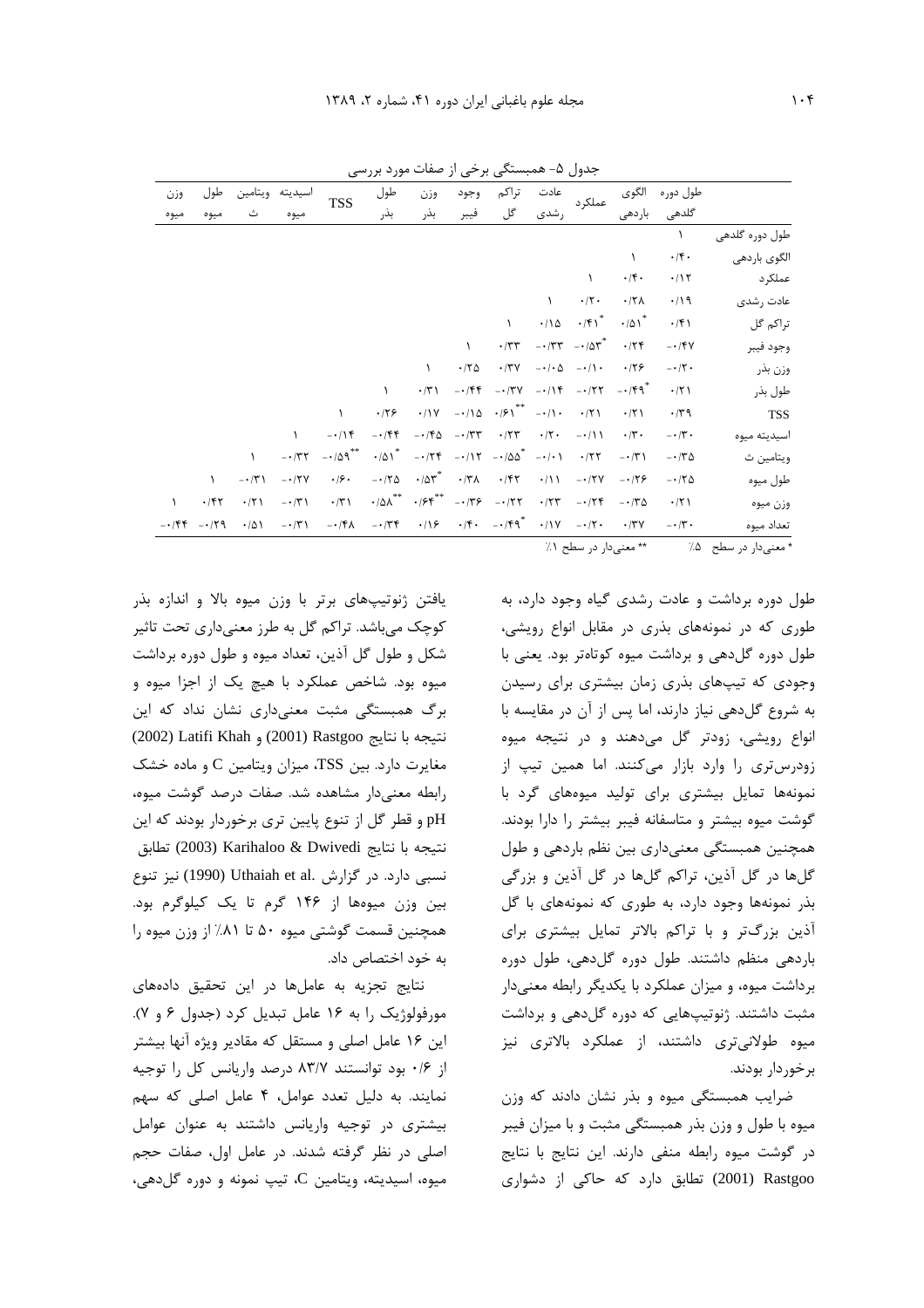دارای ضرایب عاملی بالاتر بودند و ۱۳/۵ درصد از واریانس کل را توجیه نمودند. در عامل دوم، صفات مربوط به بذر( وزن و طول بذر) قرار داشتند که مقدار ۹/۷ درصد واریانس کل را در بر گرفتند. در عامل سوم، صفات کیفی میوه با توجیه ۸/۳ درصد واریانس جا گرفتند و در عامل چهارم، وجود یا عدم وجود فیبر و مقدار آن بودند که ۷/۲۹ درصد واریانس را توجیه کردند. این عوامل بیشترین نقش را در تمایز نمونههای مورد بررسی داشتند. با توجه به نتایج تجزیه به عاملها مے توان گفت که بیشترین تفاوت ژنوتیپها از لحاظ خصوصیات میوه و بذر بوده و این صفات عامل ایجاد حدود ۲۵ درصد واریانس بین ژنوتیپها می،باشند.

تجزیه کلاستر ژنوتیپها را در فاصله ۲۳ به دو گروه اصلی تقسیم نمود (شکل ۱). گروه یک بیشتر ارقام جدید وارداتی را در بر گرفت و گروه دیگر شامل ژنوتیپهای مادری موجود در منطقه بود که در طول سالیان دراز با شرایط آب و هوایی منطقه سازگار شدهاند. در گروه اول سه ژنوتیپ پاکستانی (دودو، سندری پاکستانی و بی نام ۱) قرار دارند که کمترین میزان فیبر را دارا می باشند. این سه ژنوتیپ در مقایسه با سایر ژنوتیپها از طول و حجم میوه بیشتری برخوردار هستند و این تفاوت شکل احتمالاً ناشی از منشأ جغرافیایی متفاوت آنها می باشد.

به طور عمده انبههای پاکستانی در مقایسه با

انبههای هندی (بذری محلی) دارای میوه و بذر طویل تر و حجیم تر می باشند، علاوه بر آن از نظر شکل، طعم، رنگ و عطر میوه هم با یکدیگر تفاوت دارند و میوه در زمان رسیدن از فیبر کمتر، قند و ویتامین ث بیشتری برخوردار میباشد. این مساله در ژنوتیپهای مورد بررسی به وضوح قابل تشخیص بود، ضمن این که با تجربه باغداران محلي نيز تطابق كامل نشان داد.

ژنوتیپ لانگرا با وجودی که انتظار میرفت در این دسته قرار بگیرد (طبق اظهارات مالک درخت) ولی در دسته هندي جا گرفت. در شاخه بعدي کلک سرخ ۱ در فاصله ٢٢ از سايرين جدا شد. اين نمونه تنها ژنوتيپي است که پوست میوه آن در زمان رسیدن، قرمز رنگ است. سایر ژنوتیپها طیف رنگی سبز تیره تا نارنجی را دارا بودند. در گروه بعدی بی نام ۴ به دلیل زاویه تند نوک برگ از سایرین (زاویه نوک برگ بسیار زیاد) تفکیک شد. بی نام ۱۱ تنها ژنوتیپ دارای دو نوع شکل گل آذین (هرمی و هرمی گسترده)، در فاصله ۱۵ تفکیک شد. در سایر ژنوتیپها تنها یک شکل گل آذین مشاهده شد (هرمی، هرمی گسترده و یا مخروطی). در دسته بعد انبه گل به دلیل کوچک بودن برگها با سایرین تفاوت داشت. گروههای بعدی به دلیل تفاوت در زمان رسیدن میوه، زمان اوج گلدهی، طول دوره تولید گل یا برداشت میوه و صفات کیفی از یکدیگر تفکیک شدند.

| س سي               | س<br>بیر ریز- ر -رحب- -بحصی رازی- | بصوب                    |        |
|--------------------|-----------------------------------|-------------------------|--------|
| درصد تجمعي واريانس | مقادیر ویژه به درصد واریانس       | مقادير ويژه             | عاملها |
| 17/27              | 17/27                             | ۶۱۳۶                    | ١      |
| 77/74              | $9/\gamma$ .                      | $F/\Delta P$            | ٢      |
| ۳۱/۵۶              | $\lambda$ /٣٢                     | $\Gamma/9$              | ٣      |
| <b>٣٨/٨۶</b>       | $Y/Y$ ۹                           | $\mathbf{r}/\mathbf{r}$ | ۴      |
| 40/06              | 9/99                              | $\mathbf{r}/\mathbf{r}$ | ۵      |
| 01/10              | $\Delta/\Delta\lambda$            | ۲/۶۲                    | ۶      |
| 58174              | $\Delta$ / $\cdot$ 9              | ۳/۳۹                    | ٧      |
| ۶۰۱۶۶              | ۴/۴۱                              | $Y/\cdot Y$             | ٨      |
| 88/88              | Y/9Y                              | 1/18                    | ٩      |
| $Y/\gamma Y$       | $\tau$ /۶ $\tau$                  | $1/\gamma$ .            | ١٠     |
| $Y1/\Delta1$       | $\mathbf{y}/\mathbf{z}$           | $1/\Delta Y$            | ۱۱     |
| Yf/ff              | Y/9Y                              | $1/\tau$                | ۱۲     |
| 18/90              | $Y/\Delta$                        | 1/1 <sub>A</sub>        | ۱۳     |
| Y9/YY              | $\frac{1}{2}$                     | 1/15                    | ۱۴     |
| 11/54              | Y/Y                               | $1/\cdot 7$             | ۱۵     |
| $\Lambda V/V$ .    | ۱۱۴                               | $\sqrt{2}$              | ۱۶     |

حدول ۶- مقادر ، ونثوره درصد تحمعه واربانس ۱۶ عامل اصله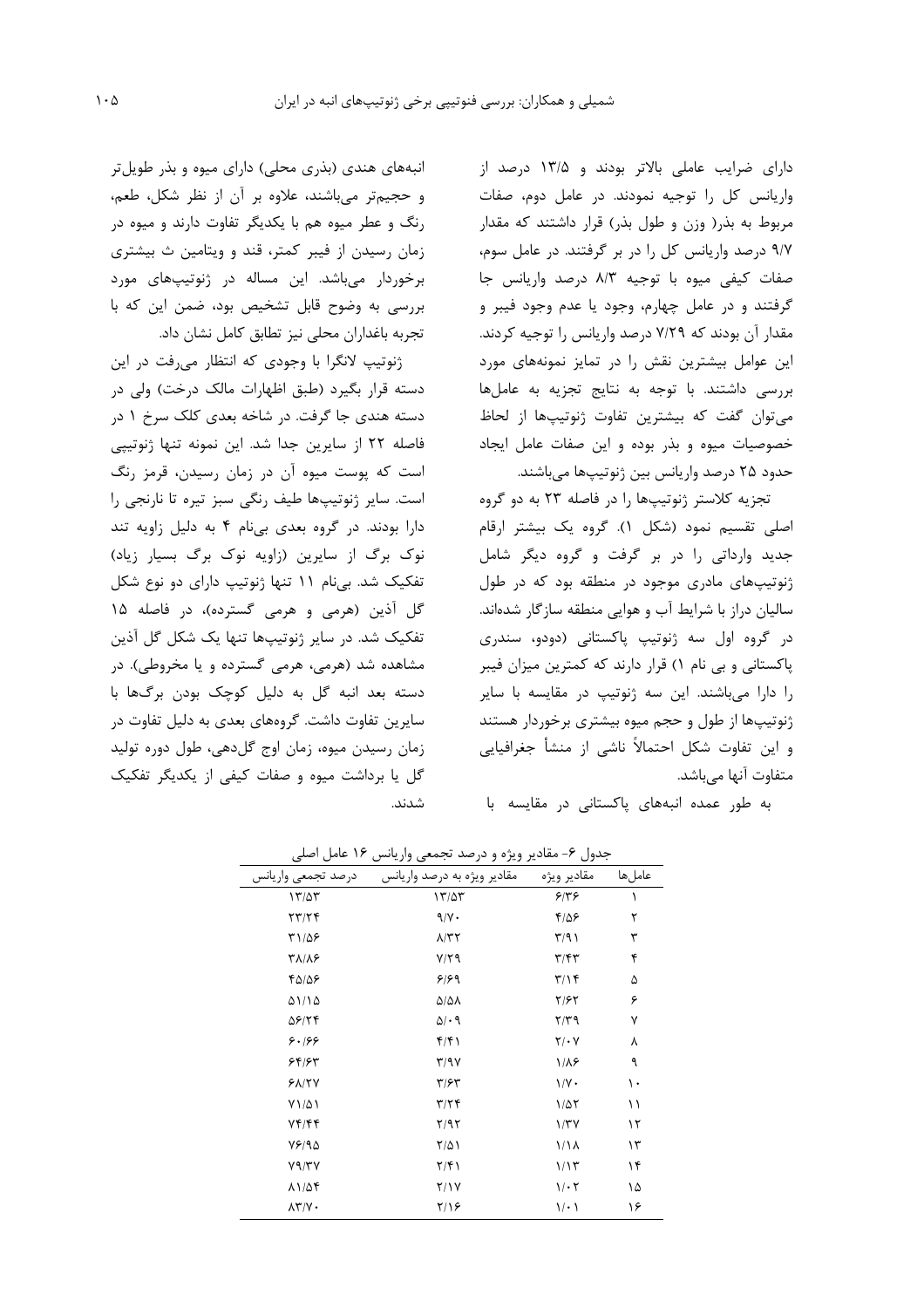| ۴                                | ٣                                | ٢                           | ١                           | عامل                   |
|----------------------------------|----------------------------------|-----------------------------|-----------------------------|------------------------|
| $- \cdot / \cdot \tau$           | $- \cdot / \gamma$               | $-119$                      | $\cdot$ /9)                 | طول برگ                |
| $-\cdot/\cdot$ $\mathsf{y}-$     | $-115$                           | $-119$                      | $\cdot$ /9)                 | عرض برگ                |
| $\cdot/\cdot$ \                  | $-\cdot/\cdot \wedge$            | $-\cdot/9$                  | $\cdot/\lambda\Delta$       | طول دمبرگ              |
| $\cdot/\cdot$ Y                  | $\cdot$ /۳.                      | $-\cdot$ / $\cdot$ $\Delta$ | .199                        | شكل برگ                |
| $\cdot$ / $\cdot$ $\cdot$        | $-177$                           | $\cdot$ / $\cdot$ $\cdot$   | $- \cdot 194$               | زاويه نوک برگ          |
| $- \cdot / \cdot f$              | $-\cdot/\cdot \wedge$            | $\cdot$ / $\cdot$ $\cdot$   | $\cdot$ /۶ \                | حاشيه برگ              |
| $\cdot/\Lambda$                  | $\cdot/\cdot$ \                  | $\cdot$ /۴۴                 | $-159$                      | تيپ نمونه (نحوه تكثير) |
| $\cdot$ /۲۹                      | $\cdot/\Delta$                   | $\cdot/\lambda\vee$         | $-177$                      | زمان گل دھی            |
| $\cdot/11$                       | $\cdot/\cdot$ Y                  | $\cdot/\lambda$ ۶           | $-\cdot$ / $\cdot$ $\Delta$ | طول دوره گل دهی        |
| $\cdot/\prime$                   | $\cdot/\cdot$ ۳                  | $\cdot$ /18                 | $-179$                      | نظم گلدھی              |
| $- \cdot / \mathfrak{F}$         | $-18$                            | .708                        | $-\cdot/\lambda$            | زمان بلوغ ميوه         |
| ۰۱۲۶                             | $- \cdot 74$                     | $-140$                      | $\cdot/\cdot \wedge$        | ميزان توليد            |
| $-\cdot/11$                      | ۰/۴۲                             | $\cdot$ /۴۴                 | $- \cdot / \cdot V$         | طول مدت برداشت         |
| $\cdot$ / $\cdot$ 9              | $\cdot$ /18                      | $\cdot$ /16                 | $-\cdot/ \cdot$             | تعداد تنه              |
| $-\cdot/\Lambda$                 | $-1/\sqrt{9}$                    | $-110$                      | $\cdot/\cdot$ \             | عادت رشدى              |
| $- \cdot / \tilde{r}$            | $\cdot$ /۶۳                      | $-\cdot/\cdot \wedge$       | $-\cdot/9$                  | شكل گل آذين            |
| $\cdot/\Lambda$                  | $\cdot$ /<br>$\! \Delta$ $\cdot$ | $-117$                      | $\cdot/\Upsilon$            | طول گل آذين            |
| $\cdot/\lambda\lambda$           | $\cdot$ / $\cdot$ 6              | $\cdot/1$ Y                 | $\cdot$ / $\cdot$ /         | رنگ گل آذين            |
| $\cdot$ /18                      | $\cdot/\cdot$ ۴                  | $\cdot$ /16                 | $- \cdot / \cdot \tau$      | پرز دار بودن گل آذین   |
| .788                             | $\cdot/\cdot7$                   | $\cdot$ /٢١                 | $-\cdot/10$                 | تراكم گل               |
| $-119$                           | $-\cdot/\cdot \wedge$            | $\cdot/\cdot$ Y             | $\cdot/\cdot \wedge$        | قطر گل                 |
| $\cdot$ /19                      | $\cdot/\cdot \wedge$             | $- \cdot / \cdot V$         | $-\cdot/\cdot \wedge$       | طول ميوه               |
| $-114$                           | $\cdot/\cdot \wedge$             | $-\cdot/\cdot$ $\mathsf{y}$ | $\cdot/\Delta\Upsilon$      | عرض ميوه               |
| $\cdot/\cdot$ \                  | $\cdot/\cdot$ ۳                  | $\cdot$ / $\cdot$ $\Delta$  | $\cdot$ / $\cdot$ ۶         | وزن ميوه               |
| $-\cdot/\cdot$ ۴                 | $- \cdot / \cdot \tau$           | $-\cdot$ / $\cdot$ $\tau$   | $\cdot/19$                  | حجم ميوه               |
| $\cdot$ /٢٨                      | $\cdot/\Lambda$                  | $- \cdot / \cdot f$         | $-170$                      | شكل ميوه               |
| $- \cdot / \nabla \cdot$         | $\cdot$ / $\cdot$ /              | $\cdot/\Upsilon$            | $\cdot$ /٢١                 | بافت پوست ميوه         |
| $\cdot/\Upsilon$                 | ۰/۴۴                             | $\cdot$ /٢٢                 | $\cdot$ /٣٧                 | محل اتصال دم میوه      |
| $-\cdot/\cdot \lambda$           | $-\cdot/\cdot \Delta$            | .11Y                        | $\cdot/\cdot$ \             | رنگ پوست ميوه بالغ     |
| $\cdot/\cdot$ ۳                  | $-\cdot$ / $\cdot$ &             | -۰/۱۹                       | $- \cdot / \cdot \tau$      | بافت گوشت              |
| $\cdot/\rangle \cdot$            | $\cdot$                          | $-$ / $\gamma$              | $-\cdot/\cdot \tau$         | فيبر در گوشت           |
| $\cdot$ /٢٧                      | $\cdot/\wedge \Delta$            | $\cdot$ /۴.                 | $-\cdot/\cdot$ ۶            | مقدار فيبر             |
| $\cdot/\Delta$                   | $-\cdot/1$                       | $- \cdot / \sqrt{2}$        | ۰/۴۸                        | طول فيبر               |
| $-171$                           | $\cdot$ /۳۸                      | $-114$                      | $-\cdot$ /۴.                | وزن هسته               |
| $\cdot/\cdot$ ٩                  | $-115$                           | $\cdot$ / $\cdot$ 6         | $-15$                       | طول هسته               |
| $\cdot$ /٣٣                      | $\cdot$ / $\cdot$ ۳              | $-\cdot/$ \ $\cdot$         | $\cdot$ /16                 | ضخامت هسته             |
| $-\cdot/\gamma$                  | $-\cdot/\cdot$ Y                 | $\cdot$ /16                 | $- \cdot / \cdot 7$         | فيبر                   |
| $- \cdot / \cdot \mathfrak{r}$ . | $\cdot/17$                       | $\cdot$ / $\cdot$ 6         | $-\cdot/\cdot f$            | pH                     |
| $\cdot$ / $\cdot$ $\Delta$       | $-\cdot/\lambda$                 | $-\cdot/\cdot \tau$         | $\cdot$ / $\cdot$ 9         | <b>TSS</b>             |
| $- \cdot / \cdot$ 9              | $\cdot$                          | $\cdot/11$                  | $-\cdot/\cdot$ ۴.           | درصد اسید              |
| $\cdot$ / $\cdot$ $\Delta$       | $\cdot$ /۳.                      | $-\cdot/\cdot \tau$ .       | $-179$                      | درصد قند كل            |
| $\cdot$ /۳۵                      | $-\cdot/11$                      | $\cdot$ / $\cdot$ 6         | $-119$                      | درصد اسيد اسكوربيك     |
| $- \cdot / \gamma$               | $\cdot/\cdot$ ۳                  | $-\cdot/\cdot$ $\mathsf{y}$ | $\cdot$ /1٢                 | درصد ماده خشک          |
| $\cdot/$ \ \                     | $\cdot$ /۲۹                      | $-174$                      | $-\cdot/\lambda$            | عملكرد                 |

جدول ۷- ضریب عاملی پس از چرخش وریماکس برای ۴ عامل اصلی

مقادیر بالای ۰/۶ به عنوان ضرایب عاملی معنیدار در نظر گرفته شده است.

بررسیهای محققین قبلی حاکی از کارآیی صفاتی از مصمت وقوع گلدهی ثانویه، الگوی باردهی، میزان فیبر میوه قبیل زمان ظهور گل آذین، تراکم تاج پوشش، وقوع یا و نوع جنین در تفکیک ژنوتیپها از یکدیگر میباشد.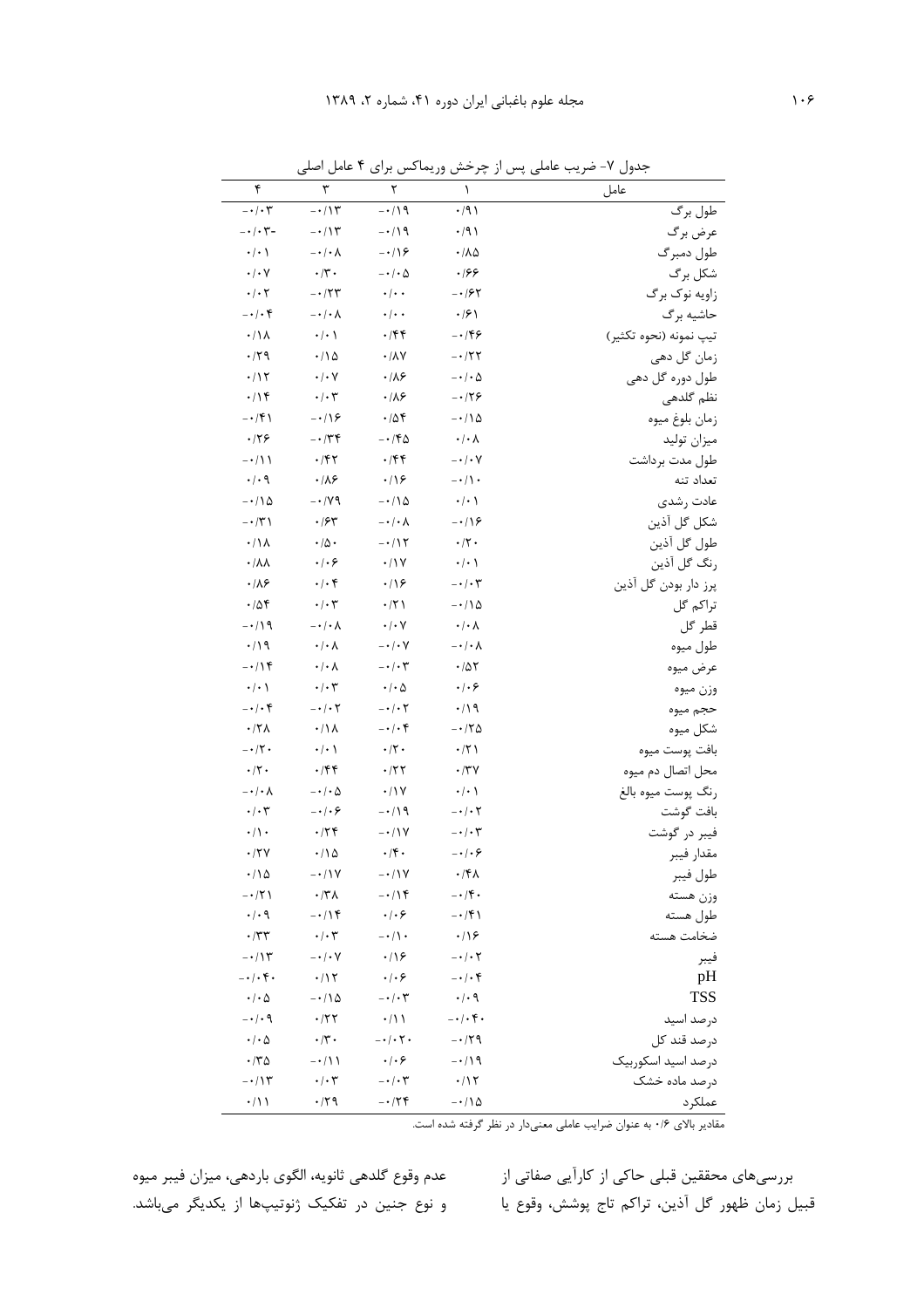, (1997) Lopez et al. (1995) Schnel et al. .2000) Ravishankar et al ارقام با منشا جغرافيايي) مختلف را توسط مارکرهای مورفولوژیک و مولکولی از یکدیگر تفکیک کردند. در این تحقیق نیز مارکرهای مورفولوژیک در فاصله ۲۳ ژنوتیپهای هندی را از یاکستانی تفکیک کردند، به طوری که ژنوتیپهای سندری پاکستانی و دودو با منشا و نام مشخص (از ياكستان) از سايرين جدا شدند.

در بررسی Karihaloo & Dwivedi (2003)، رابطه ژنتیکی بین ارقام مناطق مختلف هم حاکی از وجود تنوع آنها بود. ژنوتیپها با توجه به الگوی تناوب باردهی و نوع جنين شان تفكيک شدند و ژنوتيپهای هيبريد در جایگاهی نزدیک به والدین خود قرار گرفتند. با مشاهده

تجزیه دو بعدی (شکل۲) میتوان به فاصله زیاد ژنوتیپهای دودو، سندری پاکستانی و بینام یک از دیگر ژنوتیپھا یی برد. همچنین برخی ژنوتیپھا بسیار نزدیک به هم قرار گرفتهاند که با توجه به تشابه خصوصیات کمی و کیفی دور از انتظار نبود. با وجود كاهش فاكتورها به دو مورد، باز هم تفاوت بين ژنوتيپها به خوبی نمایان بوده و نتایج آن با تجزیه کلاستر تطابق زیادی نشان میدهد. در مجموع نتایج حاکی از وجود تنوع بالا بین ژنوتیپها بود و در کل دادههای مورفولوژیکی توانستند گروهبندی مناسب و قابل انتظاری را برای انبههای با منشا پاکستان و هندوستان نشان دهند و همچنین تفاوتهای بین ژنوتیپها را نشان دهند. تجزیه کلاستر، برخی از ژنوتیپها را که به دلیل



شکل ۱- دندروگرام مربوط به گروهبندی ژنوتیپهای انبه با استفاده از دادههای مورفولوژی به روش وارد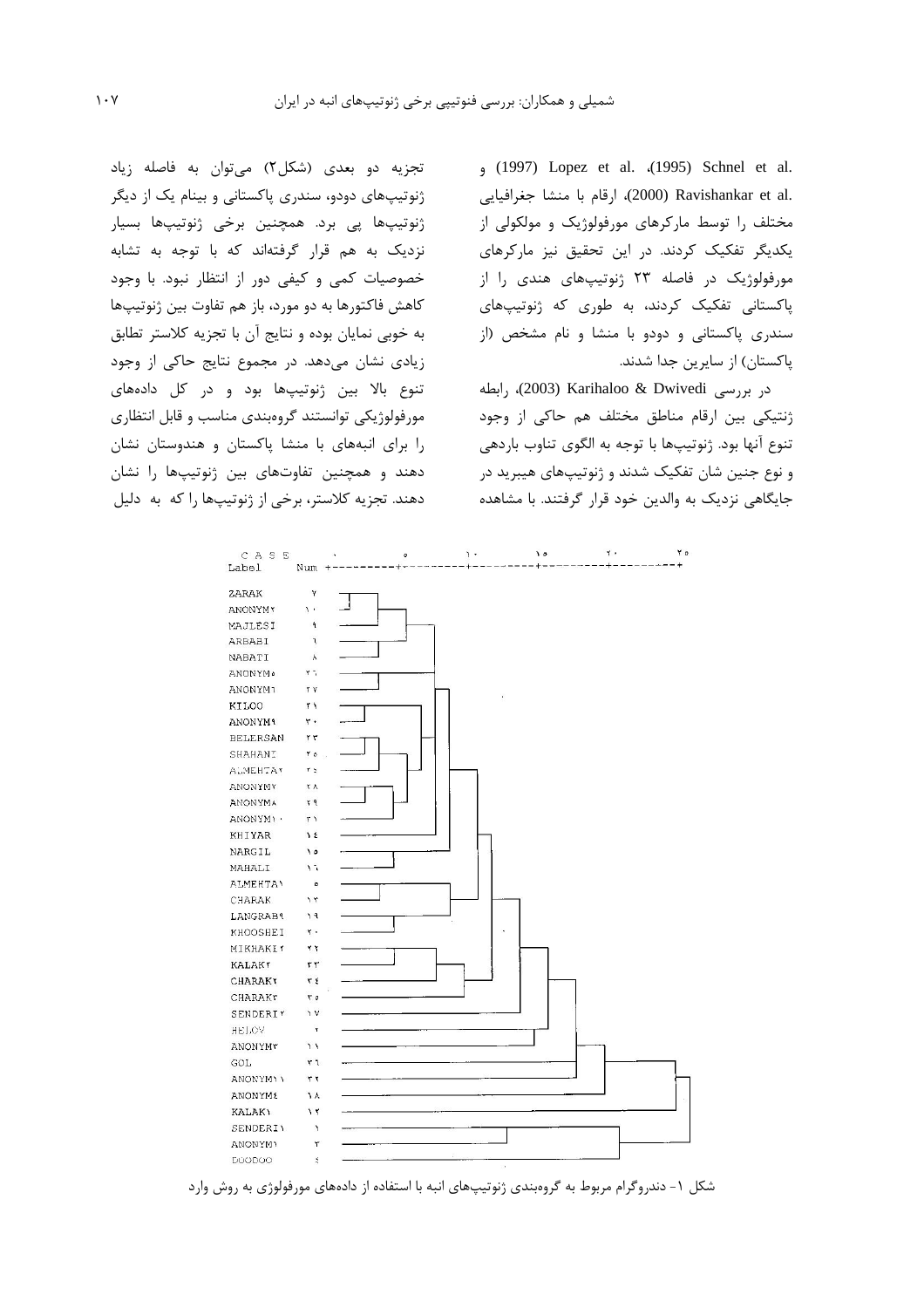

#### شکل ۲- نتایج تجزیه دو بعدی ۴۸ نمونه انبه با استفاده از عاملهای اصلی

نام نمونهها و شماره مربوط به آنها: ١. لانگرا پا كوتاه پاكستاني (لانگرا١)، ٢. سندري ١، ٣. هلو، ۴. بي نام ١، ۵. دودو، ۶. آلمهتري ١، ٧. اربابي ٨. زرک، ۹. نباتی ۱، ۱۰. مجلسی، ۱۱. بی نام ۲، ۱۲. مشک، ۱۳. بی نام ۳، ۱۴. کلک سرخ ۱، ۱۵. چارک ۱، ۱۶. خیار ۱، ۱۷. نارگیل ، ۱۸. حاجی غلام ، ١٩. محلي ، ٢٠. سندري ٢ ، ٢١. بي نام ۴، ٢٢. لانگرا BP (لانگرا ٢)، ٢٣. خوشهاي B9، ٢۴. ميخكي ٢، ٢٧. ويخكي ٢، ٢٧. نباتی ۲، ۲۸. بلرسان ، ۲۹. آلمهتری ۲، ۳۰. شاهانی ، ۳۱. بی نام ۵، ۳۲. بی نام ۶، ۳۳. بی نام ۸، ۳۵. بی نام ۹، ۳۶. بی نام ۱۰ ، ۳۷. بی نام ۱۱، ۳۸. کلک سرخ ۲، ۳۹. چارک ۲، ۴۰. چارک ۲، ۴۱. خیار ۲، ۴۲. کلک سرخ ۳، ۴۳. انبه گل ، ۴۴. خودرو ، ۴۵. بی نام ۱۲، ۴۶. نساء ، ۴۷. سبز انبه (زایاک) ، ۴۸. دو قلو

> شباهتهای فنوتیپی با یک نام محلی نامیده می شوند متفاوت تشخیص داده و در گروههای مجزا قرار داد، که بررسیهای مبتنی بر روشهای ملکولی برای تایید این نتایج ضروری میباشد. در بسیاری از درختان میوه مانند سیب، بسیاری از ارقام مهم تجاری امروزی از جهشهای بدنی (سوماتیکی) در برخی صفات ناشی شدهاند. اسپورتها اغلب در یک یا تعداد اندکی ژن با ارقام اصلی تفاوت دارند، لذا تفکیک آنها توسط روشهای ملکولی به سادگی امکان پذیر نیست. این در حالی است که بسیاری از این موتاسیونها را میتوان به صورت فنوتیپی (رنگ میوه، شکل میوه، اندازه درخت، شکل درخت، نوع شاخهبندی درخت) تشخیص داد(Wunsch & Hormaza, 2002). گزارش مشابهی در مورد عدم کارایی روشهای ملکولی (نشانگر) در تفکیک ژنوتیپهای هلو مشاهده شده است. این در حالی است كه تشخيص تفاوتها توسط صفات رويشى گياه به (Cipriani et al., سهولت و سرعت انجام شده است) (2001. لذا مشاهدات مورفولوژیکی نتایج مکملی را به همراه نشانگرهای ملکولی در تفکیک جمعیتهایی که

در یک یا تعداد کمی ژن تفاوت دارند، خواهد داشت. در واقع گاهی تکنیکهای ملکولی روش تکمیلی در شناسایی ارقام میوه و پایهها است (Wunsch & Hormaza, 2002).

از آنجا که شناسایی و مورد توجه قرار دادن ژنوتیپهای برتر (با توجه به توان موجود)، در برنامههای توسعه قابل توجه است و با در نظر گرفتن برنامههای بعدی وزرات کشاورزی مبنی بر توسعه باغات انبه و همچنین جایگزین کردن انبه به جای برخی باغات مرکبات استان (به دلیل آلودگی مرکبات به برخی بیماریهای ویروسی)، شناسایی بهترین ژنوتیپها از بین نمونههای مورد بررسی انجام شد. برای انتخاب و معرفی بهترین ژنوتیپها، برخی صفات رویشی گیاه و همچنین صفات کمی و کیفی میوه مورد توجه قرار گرفت. بر این اساس میوههایی با فیبر کم، اندازه میوه بیشتر و بذر کوچک تر، به عنوان ژنوتیپ مطلوب مورد توجه قرار داده شد. همچنین از نظر ارزش خوراکی، علاوه بر میزان بالای ویتامین ث و وزن خشک، میوههایی که دارای طعم ملس بودند (میوههای ملس انبه بیشتر از میوههای ترش و یا شیرین موردپسند مردم میباشند)، در دستهبندی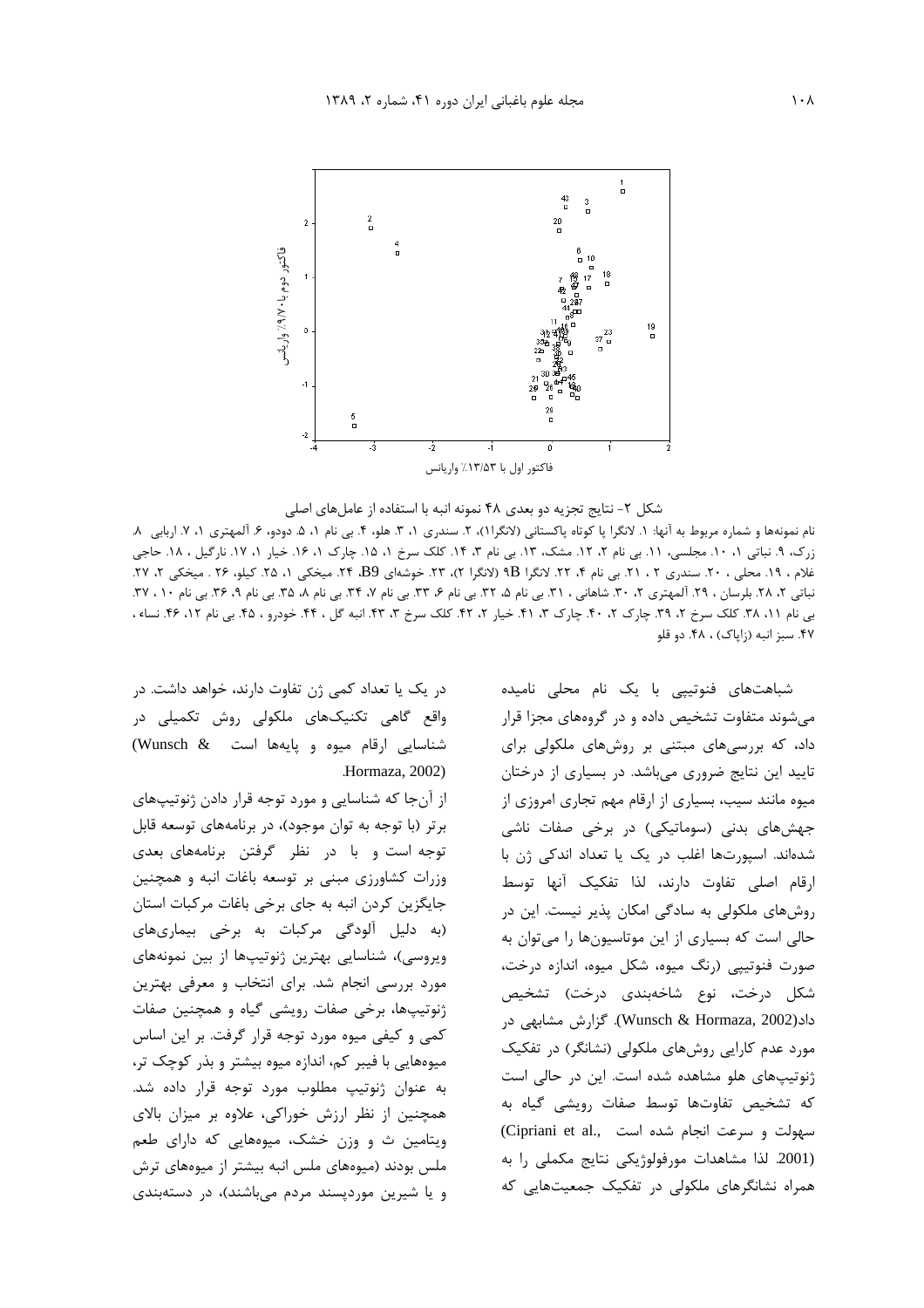گرفته شد. همچنین این گیاه با ۸۱٪ گوشت، ویتامین ث بالا، بافت لطيف، فيبر كم و گوشت سفتى داشت.

بر این مبنا ژنوتیپهای سندری پاکستانی، خیار ۱، حاجی غلام، آلمهتری۲ و نساء از کیفیت خوراکی مطلوبی برای مصرف کننده برخوردار بودند. ژنوتیپهای آلمهتری ۱، مجلسی، سندری، میخکی ۲ و بلرسان برای ۔<br>تولید کنندگان مطلوب تر می،باشند (صفات رویشی و زایشی گیاه). با توجه به این که روش اصلی تکثیر انیه ییوند می باشد لذا استفاده از گروه اول به عنوان پیوندک (به دليل دارا بودن صفات مطلوب ميوه) و گروه دوم به عنوان پایه مے تواند به عنوان پیام نهایی این تحقیق ارائه گ دد.

دارای امتیاز بالاتری قرار گرفتند. ضمناً ژنوتییی که طول دوره گل دهی طولانیتر، باردهی منظمتر و عملکرد بالاتری دارد، بیشتر مورد توجه کشاورزان است.

از جمله صفاتی که .Negi et al (2000) پس از برنامههای هیبریداسیون انبه بهعنوان صفات ژنوتیپهای برتر نام بردهاند می توان به پرمحصولی، کیفیت باردهی منظم، اندازه، وزن و شکل میوه، رنگ پوست میوه در هنگام رسیدن، استحکام بافت میوه و میزان فیبر گوشت ميوه اشاره كرد.

در نتايج .Chaikiattiyous et al كلونى كه میانگین عملکرد ۲۵ کیلوگرم میوه در درخت و وزن میوه ۲۵۰ گرم را داشت، به عنوان بهترین کلون در نظر

### **REFERENCES**

- 1. Adato, A., Sharon, D., Lavi, U., Hille, J. & Gazit, S. (1995). Application of DNA fingerprints for identification and genetic analyses of Mango (Mangifera indica) genotypes. Journal of American Society of Horticulturae Science, 120, 259-264.
- 2. Amini, A., Ghanadha, M. & Abdemishani, C. (2000). Genetic diversity and correlation between different traits in common Bean (phaseolus vulgaris Z.). Iranian Journal of Agriculture Science, 33, 605-615. (In Farsi)
- Chaikiattiyous, S., Kurubunjierdit, R., Akkaravessapong, P., Rattananukul, S., Chueychum, P. &  $3.$ Anupunt, P. (2000). Improvement and evaluation of the selected "Kaew Sisaket" mango in Thailand. Acta Horticulturae, 509, 185-192.
- 4. Chao, C. T. & Parfit, D. E. (2003). Genetic analysis of phonological traits of Pistachio. Euphytica, 129, 345-346.
- 5. Cipriani, G., Marrazzo, M. T., Gaspero, G. D. & Testolin, R. (2001). DNA microsatellite in fruit crops: Isolation length polymorphism inheritance somatic stability and cross-species conservation. Acta Horticulturae, 546, 145-150.
- 6. Degani, C., El-Batsri, R. & Gazit, S. (1990). Enzyme polymorphism in mango. Journal of American Society of Horticulturae Science, 115, 844-847.
- 7. Degani, C., Cohen, M., El-Batsri, R. & Gazit, S. (1992). PGI isozyme diversity and its genetic control in mango. Horticulturae Science, 27, 252-254.
- 8. Degani, C., Cohen, M., Reuveni, O., El-Batsri, R. & Gazit, S. (1993). Frequency and characteristics of zygotic seedlings from poly embryonic Mango cultivars, determined using isozymes as genetic markers. Acta Horticulturae, 341, 78-85.
- 9. Duval, M. F., Bunel, J., Sitbon, C. & Risterucc, A. M. (2005). Development of microsatellite markers for mango (Mangifera indica L.). Molecular Ecology Notes, 5, 824-826.
- 10. Eiadthong, W., Nakatsubo, F., Utsunomiya, N. & Subahadrandhu, S. (2000a). Chemotaxonomic studies on some Mangifera species by chemical compositions in the bark. Acta Horticulturae, 509,143-151.
- 11. Eiadthong, W., Yonemori, K., Kanazaki, S., Sugiura, A., Utsunomiya, N. & Subahadrandhu, S. (2000b). Amplified fragment length polymorphism analysis for studying genetic relationships among Mangifera species in Thailand. Journal of American Society of Horticultural Science, 125, 160-164.
- 12. González, A., Coulson, M. & Brettell, R. (2002). Development of DNA markers (ISSRs) in mango. Acta Horticulturae, 575, 139-143.
- 13. Hemanth Kumar, N. V., Narayaswamy, P., Theertha Prasad, D., Mukunda, G. K. & Sondur, S. N. (2001). Estimation of genetic diversity of commercial mango cultivars using RAPD markers. Journal of Horticulture Science and Biotechnology, 76, 529-533.
- 14. Human, C. F., Swanepoel, J. F. & Rheeder, S. (2003). Evaluation of mango cultivars in South Africa. Acta Horticulturae, 509, 161-170.
- 15. IBPGR. (1989). Descriptors for Mango. International Board for Plant Genetic Resources.
- 16. Jintanawongse, S. & Changtragoon, S. (2000). Identification of cultivars and certification of hybrids in Mango (Mangifera indica) by isoenzyme gene markers. Acta Horticulturae, 509, 177-184.